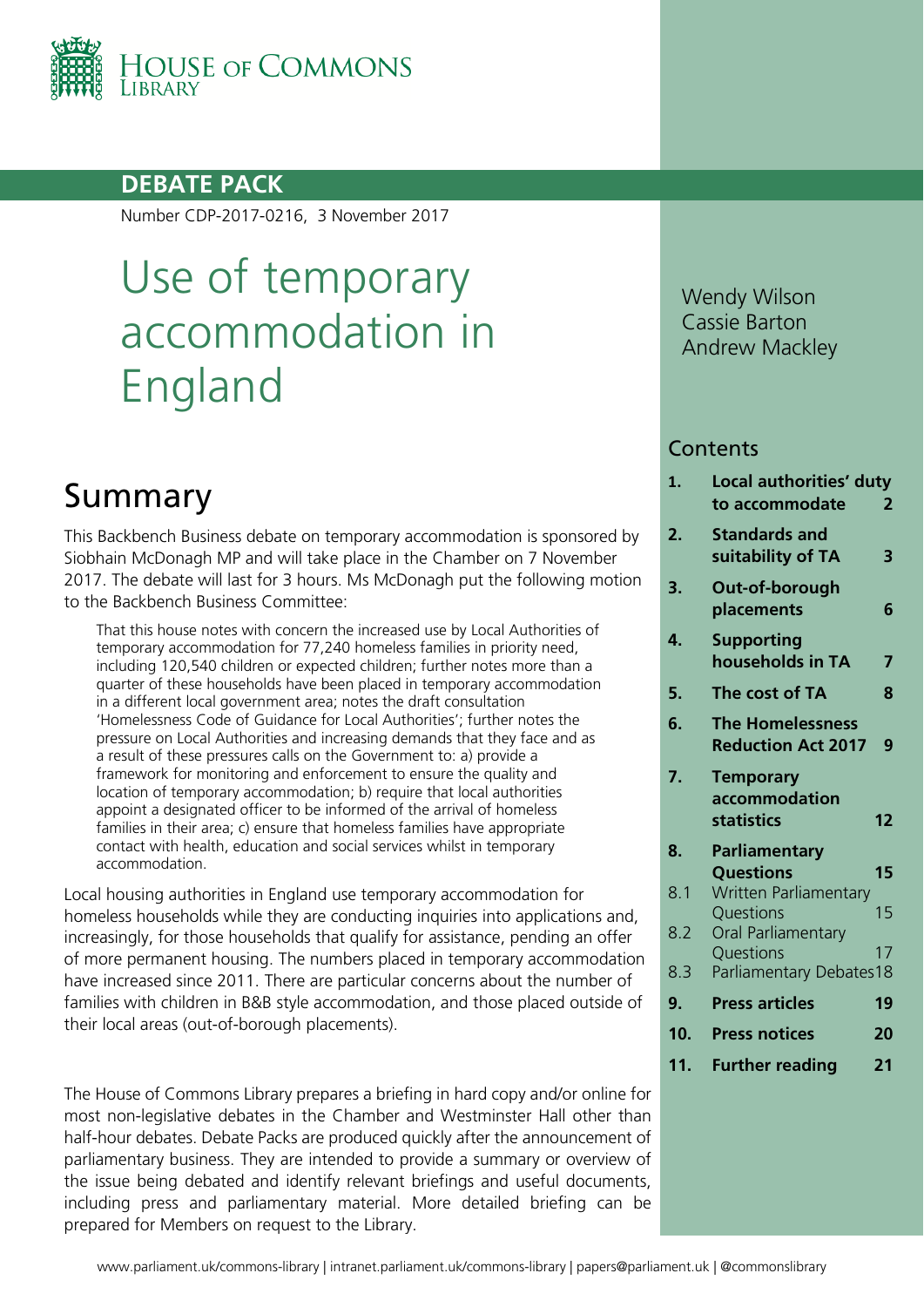## <span id="page-1-0"></span>1. Local authorities' duty to accommodate

Local housing authorities in England have a duty to secure accommodation for eligible unintentionally homeless households in priority need under Part 7 of the Housing Act 1996 (as amended).

The priority need categories are set out in section 189 of the 1996 Act and include households with dependent children, households containing a pregnant woman, and those who may be vulnerable for a number of reasons such as old age or physical or mental ill health.

In performing their duties to homeless people under the 1996 Act local authorities are obliged to have regard to statutory guidance: [Homelessness Code of Guidance for Local Authorities](https://www.gov.uk/government/publications/homelessness-code-of-guidance-for-councils-july-2006) (July 2006).

## An interim duty to accommodate

A local authority's **interim duty to accommodate** arises where the authority has reason to believe that a household may be homeless, eligible for assistance, and has a priority need (section 188(1) of the 1996 Act).

Typically, homeless households will be placed in temporary accommodation (TA) on an interim basis pending the completion of inquiries into an application for assistance.

## Temporary accommodation provided pending the discharge of the main homelessness duty

When a local authority has completed its inquiries into a homeless application and determined that a 'main homelessness duty' is owed, i.e. there is a duty to secure accommodation for an unintentionally homeless household in priority need, the household may continue to spend time in temporary accommodation until an offer of accommodation in discharge of this duty is made.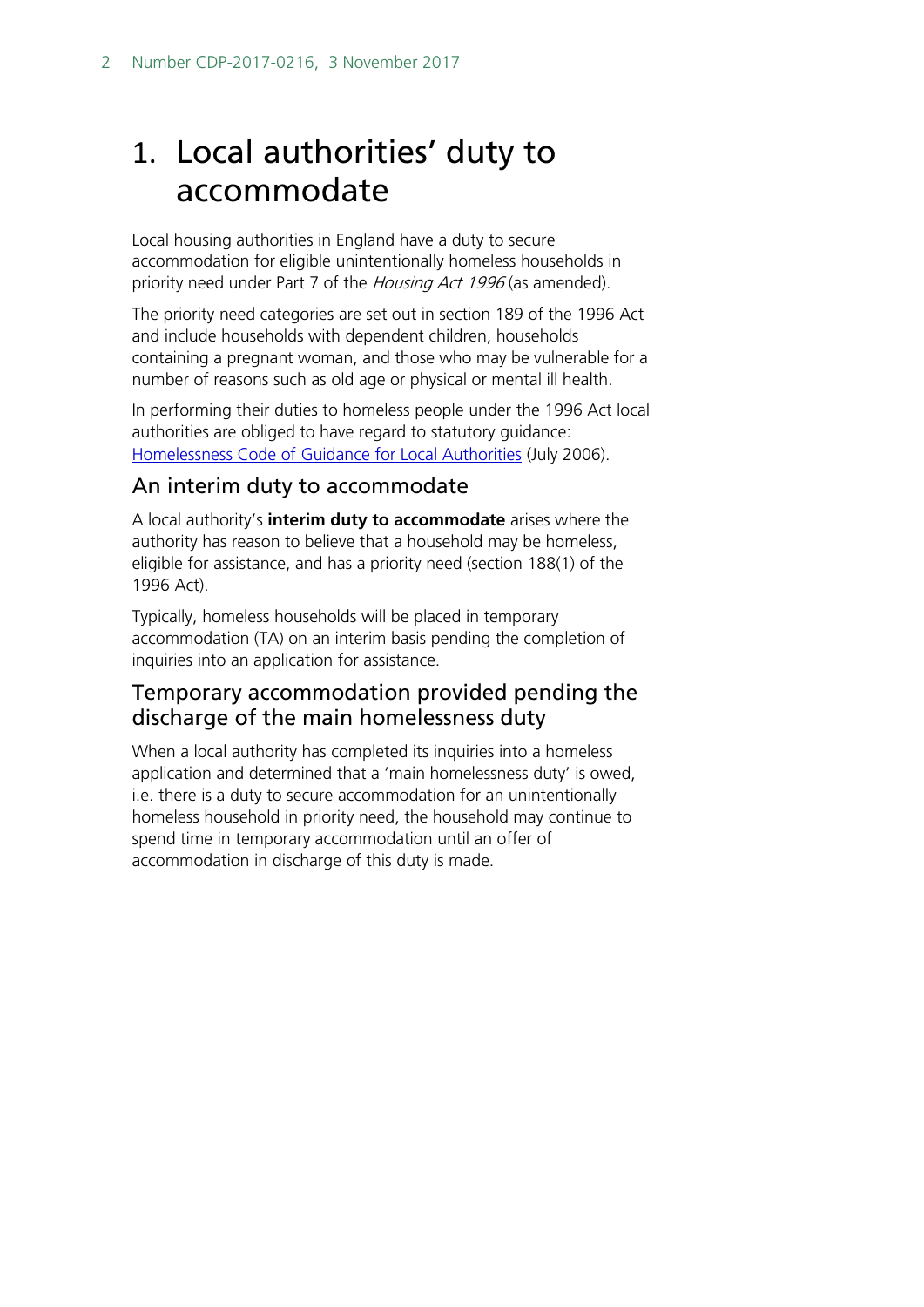## <span id="page-2-0"></span>2. Standards and suitability of TA

The accommodation provided under section 188(1), the interim duty, must be **suitable** for the applicant and his or her household. Applicants do not have a right to request a review of the suitability of temporary accommodation offered under section 188(1), but the [Code of](https://www.gov.uk/government/uploads/system/uploads/attachment_data/file/7841/152056.pdf)  [Guidance](https://www.gov.uk/government/uploads/system/uploads/attachment_data/file/7841/152056.pdf) states: "housing authorities are reminded that such decisions could be subject to judicial review" (para 7.5).

Applicants living in TA after the authority has accepted a main homelessness duty is owed, may seek a review of the suitability of that accommodation.

Chapter 17 of the [Homelessness Code of Guidance for Local Authorities](https://www.gov.uk/government/uploads/system/uploads/attachment_data/file/7841/152056.pdf) provides guidance on the factors to be taken into account when determining suitability. Key factors include:

- the needs, requirements and circumstances of each household;
- space and arrangement;
- health and safety considerations;
- affordability for applicants; and
- location.

## Bed and breakfast accommodation

Authorities use a range of types of temporary accommodation, the most controversial of which is Bed and Breakfast (B&B) accommodation. The Code of Guidance states that the use of B&B accommodation should be avoided where possible:

Bed and Breakfast (B&B) accommodation caters for very shortterm stays only and generally will afford residents only limited privacy and may lack certain important amenities, such as cooking and laundry facilities. Consequently, where possible, housing authorities should avoid using B&B hotels to discharge a duty to secure accommodation for applicants, unless, in the very limited circumstances where it is likely to be the case, it is the most appropriate option for an applicant. The Secretary of State considers B&B hotels as particularly unsuitable for accommodating applicants with family commitments and applicants aged 16 or 17 years who need support. See paragraphs 17.23 et seq in Chapter 17 for guidance on suitability and Chapter 12 for more detailed guidance on [1](#page-2-1)6 and 17 year olds.<sup>1</sup>

Nevertheless, many local authorities do use B&B accommodation due to an overall shortage of accommodation in their areas.

### **Limits on the length of time in B&B accommodation**

[The Homelessness \(Suitability of Accommodation\) \(England\) Order 2003](http://www.legislation.gov.uk/uksi/2003/3326/contents/made) (SI 2003/3326), which came into force on 1 April 2004, provides that homeless families with children, or where a member of the household is pregnant, should not be placed in B&B accommodation unless there is an emergency, and even then only for a maximum of six weeks.

<span id="page-2-1"></span> <sup>1</sup> Department for Communities and Local Government, [Homelessness Code of](https://www.gov.uk/government/publications/homelessness-code-of-guidance-for-councils-july-2006)  [Guidance for Local Authorities,](https://www.gov.uk/government/publications/homelessness-code-of-guidance-for-councils-july-2006) 24 July 2006, Para. 16.28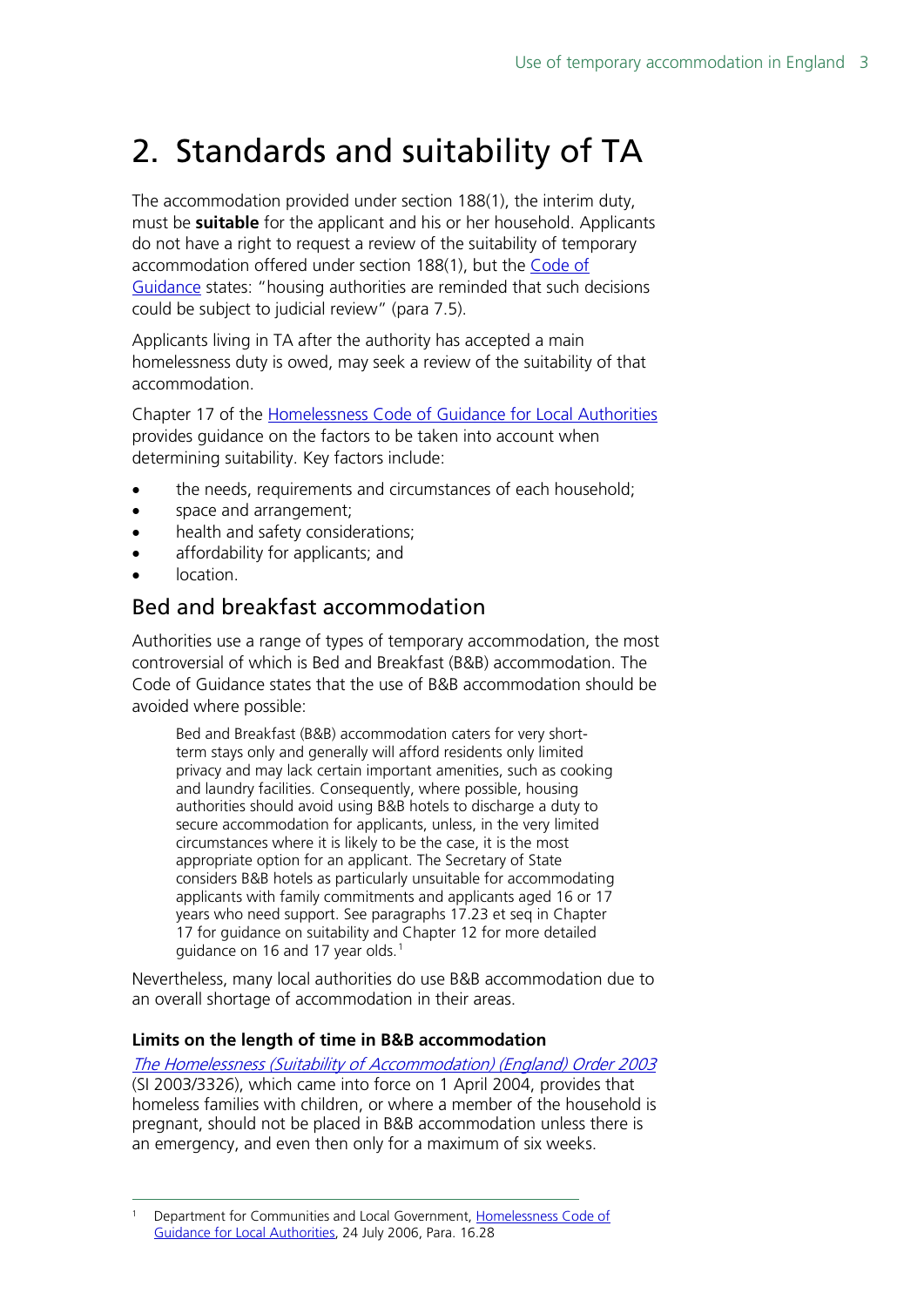There is [Guidance f](http://webarchive.nationalarchives.gov.uk/20120919132719/www.communities.gov.uk/documents/housing/pdf/156606.pdf)or local authorities on the implementation and interpretation of the Order. For the purposes of the Order, B&B accommodation is defined as:

B&B accommodation means accommodation (whether or not breakfast is included)–

(a) which is not separate and self-contained premises; and

(b) in which any one of the following amenities is shared by more than one household–

(i) a toilet;

(ii) personal washing facilities;

(iii) cooking facilities,

but does not include accommodation which is owned or managed by a local housing authority, a non-profit registered provider of social housing or a voluntary organisation.

Failure to comply with the Order puts local authorities at risk of judicial review proceedings. The Local Government Ombudsman has also upheld complaints where authorities have kept families in B&B-style accommodation for long periods. Most recently, Redbridge Council attracted criticism for keeping families with children in B&B accommodation for eight months, see: Councils reminded of their duty [to homeless families following Ombudsman investigation,](http://www.lgo.org.uk/information-centre/news/2017/oct/councils-reminded-of-their-duty-to-homeless-families-following-ombudsman-investigation) (September 2017).

#### **Standards in B&B accommodation**

Where a local authority is unable to avoid using B&B accommodation, they are required to ensure that it is of a suitable standard.

Annex 17 of the statutory [Code of Guidance](https://www.gov.uk/government/publications/homelessness-code-of-guidance-for-councils-july-2006) sets out recommended minimum standards for B&B accommodation with respect to:

- Space standards for sleeping accommodation.
- Installation for Heating.
- Facilities for the storage, preparation and cooking of food and disposal of waste water.
- Toilet and personal washing facilities.
- Management standards.

B&B/hostel accommodation used as TA may amount to a house in multiple occupation (HMO). Where this is the case, if the HMO is privately owned, it must adhere to requirements set out in the *Housing* Act 2004 in relation to management standards and licensing (where applicable).

## Standards of TA in general

Section 206 of the 1996 Act provides that where a housing authority discharges its functions to secure that accommodation is available for an applicant the accommodation must be suitable. Suitability of accommodation is governed by section 210. Section 210(2) provides for the Secretary of State to specify by order the circumstances in which accommodation is or is not to be regarded as suitable for someone, and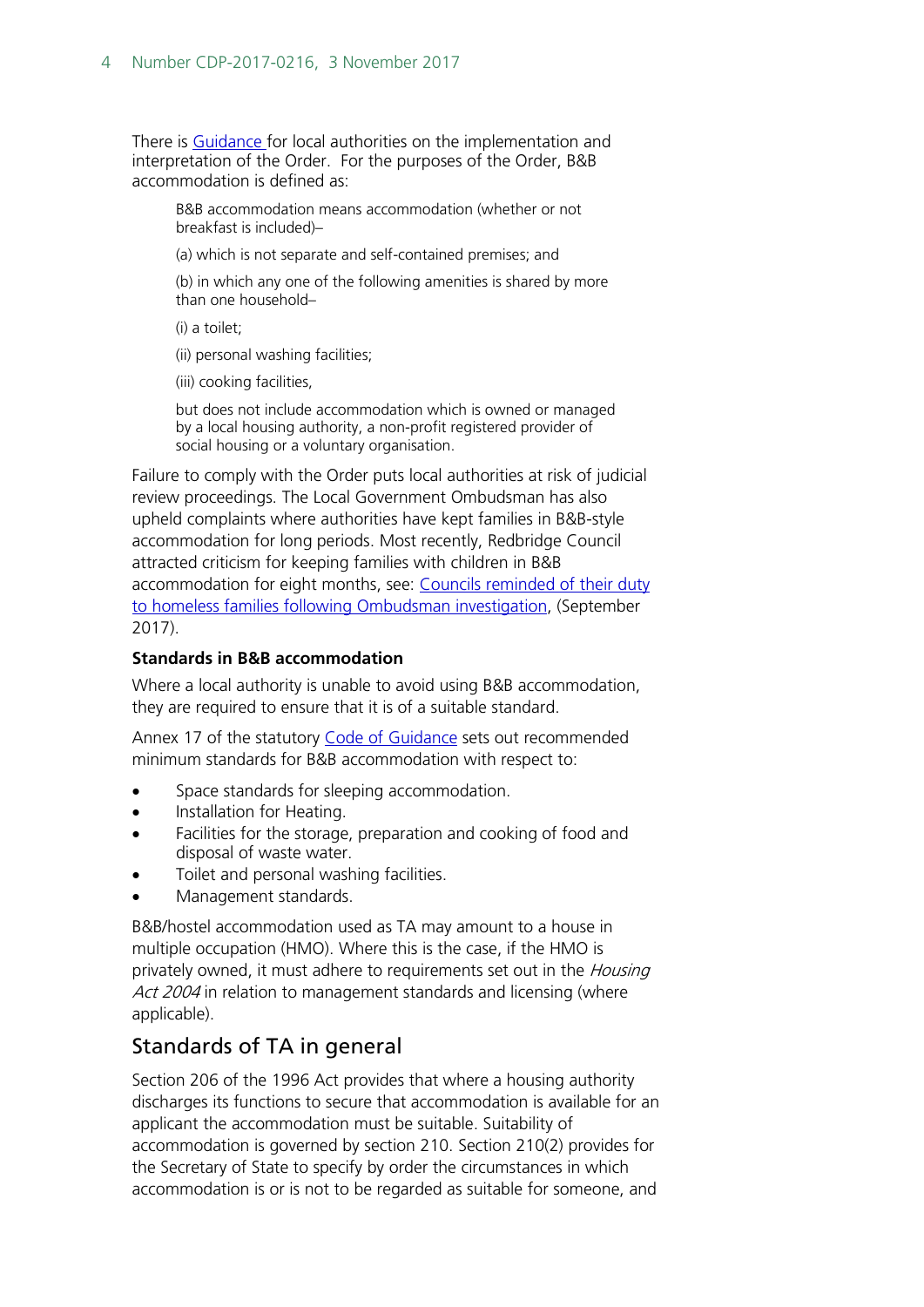matters to be taken into account or disregarded in determining whether accommodation is suitable for someone.

Section 210 requires local authorities to have regard to certain standards of accommodation when assessing the suitability of accommodation for an applicant. These standards include:

- Parts 9 and 10 of the *[Housing Act 1985](http://www.legislation.gov.uk/ukpga/1985/68/contents)* (slum clearance and overcrowding); and
- Parts 1 to 4 of the *[Housing Act 2004](https://www.legislation.gov.uk/ukpga/2004/34/contents)* (housing conditions, licensing of houses in multiple occupation, selective licensing of other residential accommodation and additional control provisions in relation to residential accommodation.)

In summary, in order to be suitable, TA should be free from Category 1 hazards, and should not be statutorily overcrowded. It must also meet the various management standards and licensing requirements (where applicable) to HMOs and private rented housing.

### **Free from Category 1 hazards**

The Housing Health and Safety Rating System (HHSRS) was introduced by the Housing Act 2004 and has been in force since April 2006. The HHSRS is a risk based assessment tool which is used by environmental health officers to assess the risk (the likelihood and severity) of a hazard in residential housing to the health and safety of occupants or visitors.

The Homelessness Code of Guidance recommends that when determining the suitability of accommodation secured under the homelessness legislation, local authorities should, as a minimum, ensure that all accommodation is free of Category 1 hazards.

The Commons Library Briefing Paper on *The Housing Health and Safety* [Rating System \(HHSRS\)](https://researchbriefings.intranet.parliament.uk/ResearchBriefing/Summary/SN01917) (May 2016) provides further information about the HHSRS.

### **Overcrowding**

Part 10 of the Housing Act 1985 is intended to tackle the problems of overcrowding in dwellings and specifies statutory standards for assessing levels of overcrowding. The statutory overcrowding standards are set out in **Annex 16** of the Code of Guidance.

'Crowding and space' is also one of the hazards assessed by the HHSRS. Any breach of the room and space standards under Part 10 is likely to constitute a Category 1 hazard.

### **Houses in multiple occupation**

The Commons Library Briefing Paper Houses in multiple occupation [\(HMOs\) England and Wales](https://researchbriefings.intranet.parliament.uk/ResearchBriefing/Summary/SN00708) (July 2017) sets out the legal framework in England and Wales for controlling standards in HMOs.

More generally, MPs and voluntary groups have expressed concern about the increase in the number of households placed in temporary accommodation, the length of time some households have to stay in temporary accommodation, and the costs to local authorities of using temporary accommodation. These broader issues are outlined in the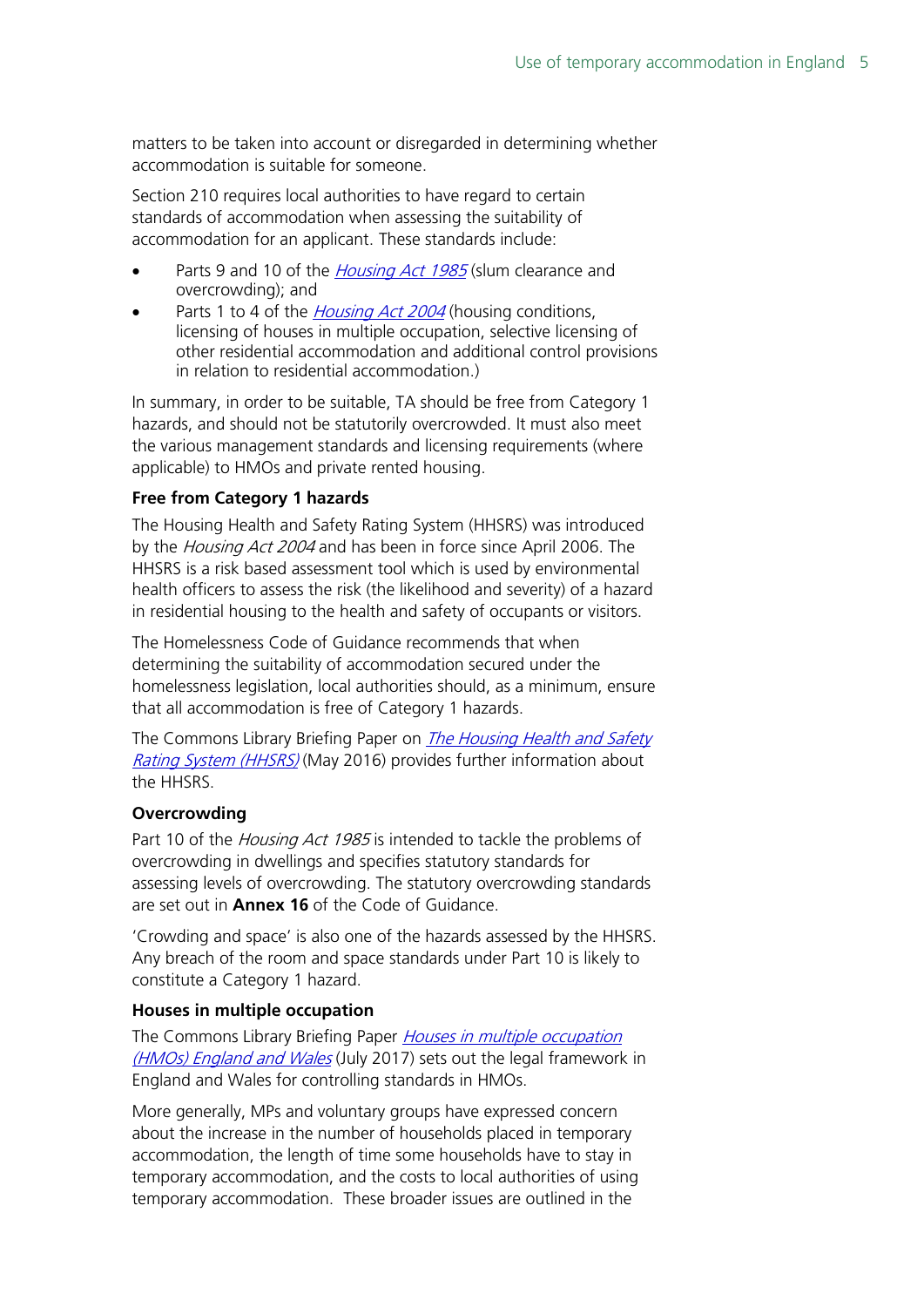Commons Library Briefing Paper [Households in temporary](https://researchbriefings.intranet.parliament.uk/ResearchBriefing/Summary/SN02110)  [accommodation \(England\)](https://researchbriefings.intranet.parliament.uk/ResearchBriefing/Summary/SN02110) (July 2016).

## <span id="page-5-0"></span>3. Out-of-borough placements

Of the 78,180 households in temporary accommodation 30 June 2017, 22,050 (28%) were in accommodation in another local authority's district. This is an increase of 7% from 20,650 at the same date in 2016. [2](#page-5-1) Between March 2011 and March 2017 households placed in temporary accommodation outside the local authority that recorded them as homeless increased by  $248\%$ .<sup>[3](#page-5-2)</sup>

Several media reports in April/May 2012 referred to certain councils in London seeking accommodation outside of the capital for use as temporary and permanent housing for households to whom they owed a statutory housing duty.<sup>[4](#page-5-3)</sup> These councils argued that a combination of the Olympics, Housing Benefit restrictions and high demand for privately rented housing had made it very difficult to find suitable temporary accommodation in London. Part two of the Government's consultation paper, [Homelessness \(Suitability of Accommodation\) \(England\) Order](http://www.communities.gov.uk/documents/housing/pdf/21513539.pdf)  [2012,](http://www.communities.gov.uk/documents/housing/pdf/21513539.pdf) said:

It has come to light that some local authorities are seeking accommodation for households owed the main homelessness duty far outside their own district. Government is willing to explore whether protections around location of accommodation need to be strengthened and how this might be done. We expect that any measures adopted following this consultation process would apply to any accommodation offered by authorities in discharge of their duties under Part VII of the Housing Act 1996, including temporary accommodation, private rented sector offers and social housing.[5](#page-5-4)

The [Homelessness \(Suitability of Accommodation\) \(England\) Order 2012](http://www.legislation.gov.uk/uksi/2012/2601/pdfs/uksi_20122601_en.pdf) was brought into force on 9 November 2012. There is [Statutory](https://www.gov.uk/government/uploads/system/uploads/attachment_data/file/9323/121026_Stat_guidancewith_front_page_and_ISBN_to_convert_to_pdf.pdf)  [guidance on the Order](https://www.gov.uk/government/uploads/system/uploads/attachment_data/file/9323/121026_Stat_guidancewith_front_page_and_ISBN_to_convert_to_pdf.pdf) to which local authorities must have regard when discharging (ending) their duties to homeless households by using private rented accommodation. The guidance describes situations in which private rented housing should be regarded as unsuitable; the location requirements of the Order also extend to any accommodation secured under Part 7 of the 1996 Act, including temporary accommodation.

The then Minister met with 18 London authorities reporting high homelessness numbers, including households in temporary accommodation, on 4 December 2012. Representatives of the local authorities highlighted the following challenges:

difficulties in procuring private rented housing at affordable rates;

<span id="page-5-4"></span><sup>5</sup> DCLG, *Homelessness (Suitability of Accommodation) (England) Order 2012*, May 2012, paras 38-39

Out of borough placements increased by 248% between March 2011 and March 2017.

<span id="page-5-1"></span><sup>&</sup>lt;sup>2</sup> DCLG, [Statutory homelessness live table 775,](https://www.gov.uk/government/statistical-data-sets/live-tables-on-homelessness) 28 September 2017

<span id="page-5-3"></span><span id="page-5-2"></span><sup>&</sup>lt;sup>3</sup> [HC 308 Session 2017-19,](https://www.nao.org.uk/wp-content/uploads/2017/09/Homelessness.pdf) September 2017, p4<br><sup>4</sup> See for example *Guardian*, "London looks to export council tenants", 27 April 2012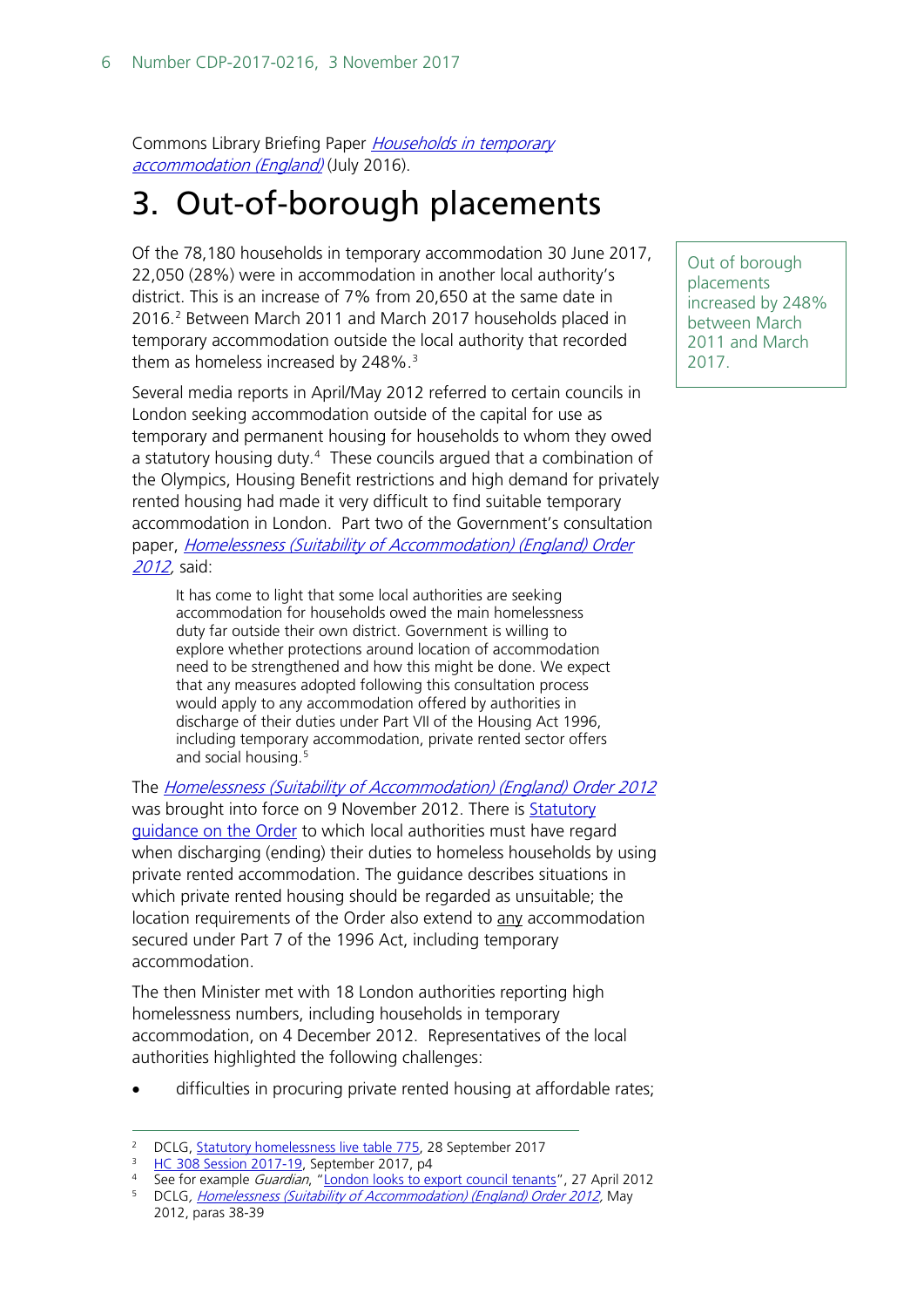• private landlords are less inclined to lease properties to councils or let to tenants in receipt of LHA as they have access to alternative tenants willing to pay higher rents.<sup>[6](#page-6-1)</sup>

In [Homelessness Monitor: England 2016](http://www.crisis.org.uk/data/files/publications/Homelessness_Monitor_England_2016_FINAL_(V12).pdf)<sup>[7](#page-6-2)</sup> (January 2016) the authors referred to an increase in out of district placements "linked closely with the broader 'displacement' effects of welfare reform."

In a [unanimous judgement](https://www.supremecourt.uk/decided-cases/docs/UKSC_2014_0275_Judgment.pdf) handed down on 2 April 2015 the Supreme Court held that there is a statutory duty to accommodate homeless households in-borough "where reasonably practicable" failing which "authorities are under a duty to place the household as close as possible to where they were previously living."<sup>[8](#page-6-3)</sup> In addition, authorities were advised that they should produce and publish a policy on the procurement of temporary accommodation.

Written evidence submitted by some London authorities to the Communities and Local Government Committee's 2015-16 inquiry into homelessness called for greater flexibility to house homeless families in cheaper areas without the threat of legal challenge. For example, [Westminster City Council -](http://data.parliament.uk/writtenevidence/committeeevidence.svc/evidencedocument/communities-and-local-government-committee/homelessness/written/28507.html) written evidence said:

*Suitability of accommodation* - we aim to place homeless households in private rented accommodation which they can afford. However the law requires local authorities to offer housing 'in borough' where it is 'reasonably practicable'. While every effort is made to do this, we simply cannot procure enough affordable TA or PRS accommodation in-borough (or even very close to the borough). The expectation that homeless families should be placed 'in borough', or very close to the borough, also applies to those who do not have longstanding connections to Westminster. Many of our out of borough placements are challenged. While we acknowledge that some households need to be able to remain in Westminster – we suggest that the law or code of guidance should be changed so that affordability is a key issue when making placements and offers, so that people can live in good quality private rented homes which they can afford in areas where they can set down roots. Currently a number of households can only remain in Westminster as they receive Discretionary Housing Payment which is not a long term solution. The offer of private rented housing in an area which is affordable in the long term is often preferable to a wait of many years for a social home.<sup>[9](#page-6-4)</sup>

## <span id="page-6-0"></span>4. Supporting households in TA

Chapter 4 of the [Homelessness Code of Guidance](https://www.gov.uk/government/uploads/system/uploads/attachment_data/file/7841/152056.pdf) provides detailed advice for authorities on supporting households placed in TA. Section 208 of the Housing Act 1996 requires that the 'placing' authority should notify the 'receiving' authority where a household is placed in accommodation in another authority's area. This notice should be given A Supreme Court judgement in 2015 held that authorities should accommodate households inborough where reasonably practicable.

There is support amongst some local authorities for more flexibility to place households in temporary accommodation in cheaper areas.

<span id="page-6-1"></span> <sup>6</sup> DCLG, Homelessness Roundtable, 4 December 2012

<span id="page-6-2"></span><sup>7</sup> This report is the fifth of a five-year project (2011-2016) which is tracking the impact on homelessness of economic and social policy developments. The research is being conducted by Heriot-Watt University and the University of York on behalf of Crisis.

[Nzolamesco v City of Westminster](https://www.supremecourt.uk/decided-cases/docs/UKSC_2014_0275_Judgment.pdf) [2015] UKSC 22 (para 19)

<span id="page-6-4"></span><span id="page-6-3"></span><sup>9</sup> [Westminster City Council -](http://data.parliament.uk/writtenevidence/committeeevidence.svc/evidencedocument/communities-and-local-government-committee/homelessness/written/28507.html) written evidence, February 2016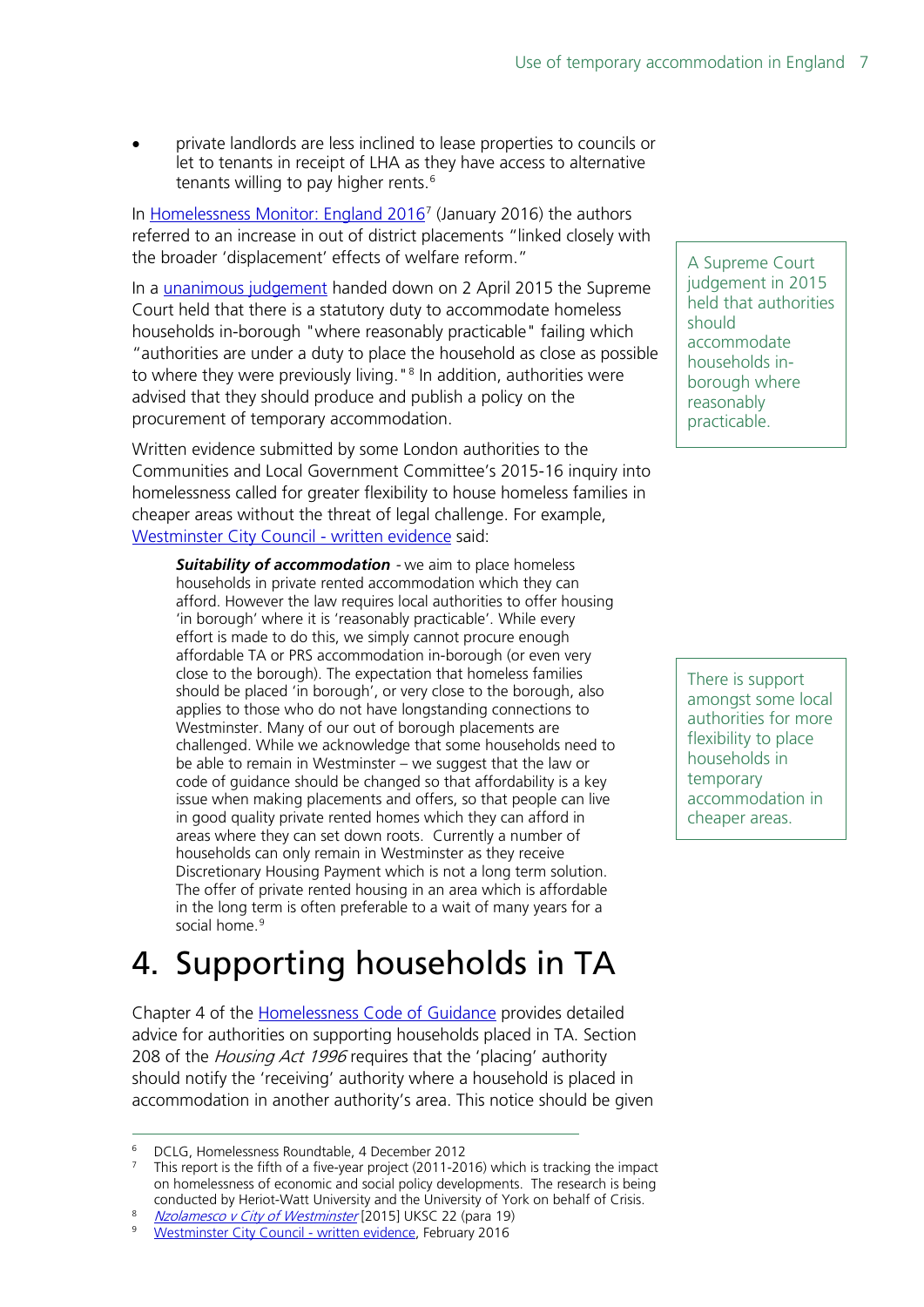in writing and at least 14 days before the household is placed in the area. The 'receiving' authority should be given:

- a) the name of the applicant,
- b) the number and description of other persons who normally reside with him as a member of his family or might reasonably be expected to reside with him,
- c) the address of the accommodation,
- d) the date on which the accommodation was made available to him, and
- e) which function under this Part the authority was discharging in securing that the accommodation is available for his occupation.

The Code of Guidance states:

The provision of support to households placed in temporary accommodation is essential to ensure that they are able to continue to enjoy a reasonable quality of life and access the range of services they need. In formulating their homelessness strategies, housing authorities should consider what arrangements need to be in place to ensure that households placed in temporary accommodation, within their district or outside, are able to access relevant support services. In particular households will need to be able to access:

- primary care services such as health visitors and GPs;
- appropriate education services;
- relevant social services; and
- employment and training services.

Housing authorities will need to liaise and work collaboratively with the relevant service providers to ensure that appropriate arrangements are put in place and monitored. When households are placed in temporary accommodation, it is recommended that housing authorities offer to liaise with the relevant health, education and social services departments in the area in which the households are temporarily housed. **Liaison will be particularly important in cases where households have to be accommodated in the district of another housing authority.**

## <span id="page-7-0"></span>5. The cost of TA

The National Audit Office (NAO) published a report on **Homelessness** in September 2017 in which the cost of temporary accommodation is highlighted:

In 2015-16, local authorities spent £1,148 million on homelessness services. The single largest component of this spending was on temporary accommodation, which increased by 39% in real terms between 2010-11 and 2015-16, from £606 million to £845 million. Three-quarters of the spending in 2015- 16 – £638 million – was funded by housing benefit, of which £585 million was recovered from the Department for Work & Pensions. Over the same period spending on other components of homelessness services – mainly prevention, support, and administration – fell by 9% in real terms from £334 million to £303 million. The overall increase in spending on homelessness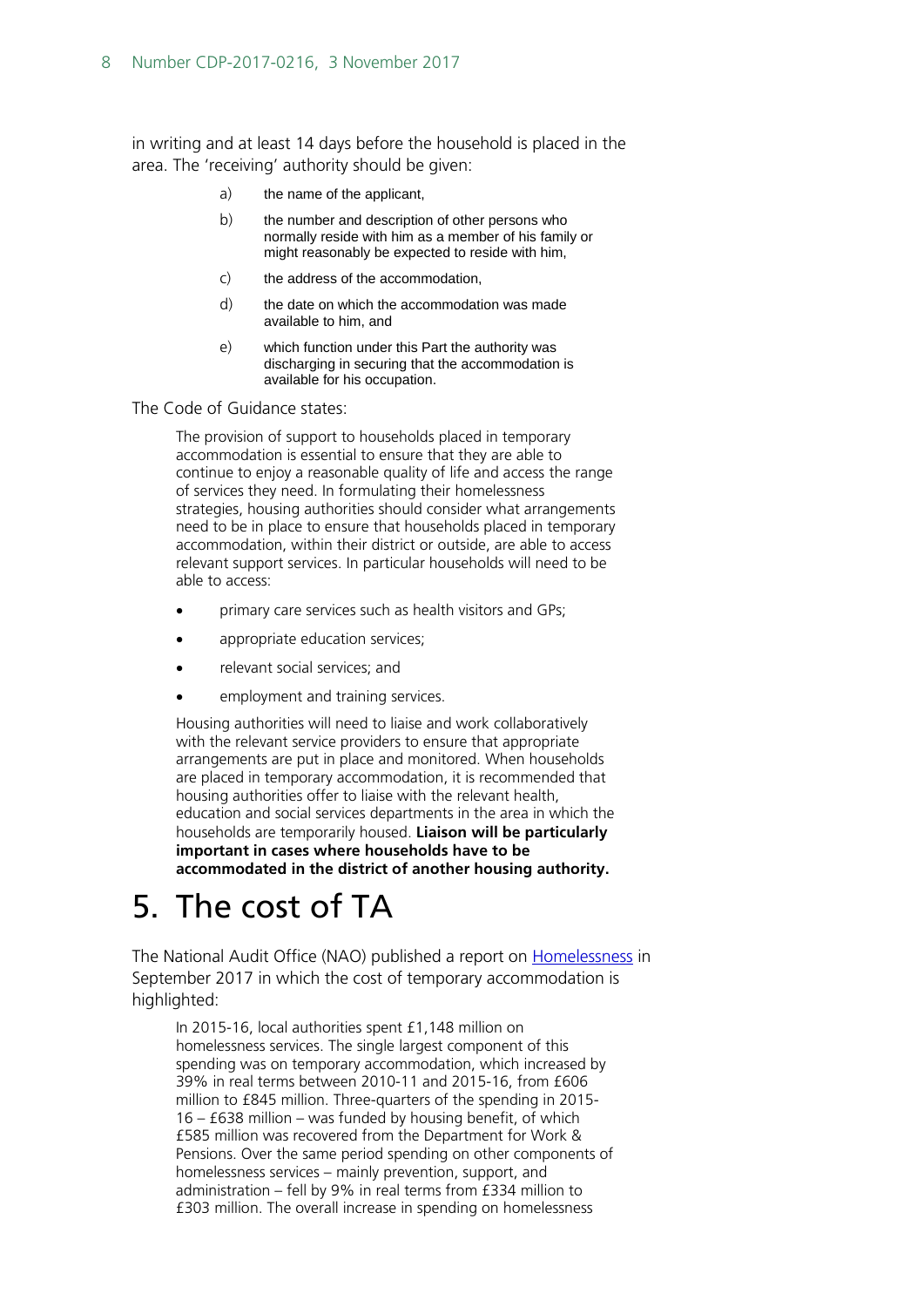services has an impact on spending on other elements of housing services.<sup>[10](#page-8-1)</sup>

The NAO found a significant increase in spending on nightly paid accommodation:

Spending on nightly paid accommodation increased fourfold between 2010-11 and 2015-16. Nightly paid accommodation is different from bed and breakfast accommodation because the household has sole use of kitchen and bathroom facilities. A quarter of families in temporary accommodation were in nightly paid accommodation at the end of 2016-17. As the use of this type of temporary accommodation has increased, there has been a fall in the use of accommodation held on a lease from the private sector.<sup>[11](#page-8-2)</sup>

Shelter's June 2004 report, Living in Limbo, which was based on a survey of more than 400 homeless households living in temporary accommodation in England, found that it had a "devastating impact on the health, education and job opportunities of the homeless." What is described as the "further unquantified cost of homelessness to wider public services" was considered by the NAO:

This includes the additional burden on public services of homeless people who experience poorer health outcomes, or require more public sector intervention than the average person. It includes admissions to hospital and outpatient services, policing, and costs to the justice system. Because the Department does not have a robust estimate of these costs, and therefore does not currently know the full cost of homelessness, it is unable to fully quantify the benefit of a reduction in homelessness.[12](#page-8-3)

## <span id="page-8-0"></span>6. The Homelessness Reduction Act 2017

Bob Blackman MP drew second place in the Private Members' Bill ballot 2016/17. His Homelessness Reduction Bill 2016-17 attracted Government and cross-Party support and gained Royal Assent on 27 April 2017. The Act's main thrust is to refocus English local authorities on efforts to prevent homeless. The Act has amended Part 7 of the *Housing Act 1996*. Its measures include:

- An extension of the period during which an authority should treat someone as threatened with homelessness from 28 to 56 days.
- Clarification of the action an authority should take when someone applies for assistance having been served with a section 21 notice of intention to seek possession from an assured shorthold tenancy.
- A new duty to prevent homelessness for all eligible applicants threatened with homelessness.
- A new duty to relieve homelessness for all eligible homeless applicants.

The Homelessness Reduction Act gained Royal Assent on 27 April 2017. It is expected to come into force in April 2018.

<span id="page-8-1"></span><sup>&</sup>lt;sup>10</sup> HC 308 Session 2017-19, September 2017, para 1.27<br><sup>11</sup> Ibid., para 2.6

<span id="page-8-3"></span><span id="page-8-2"></span><sup>12</sup> Ibid., para 1.29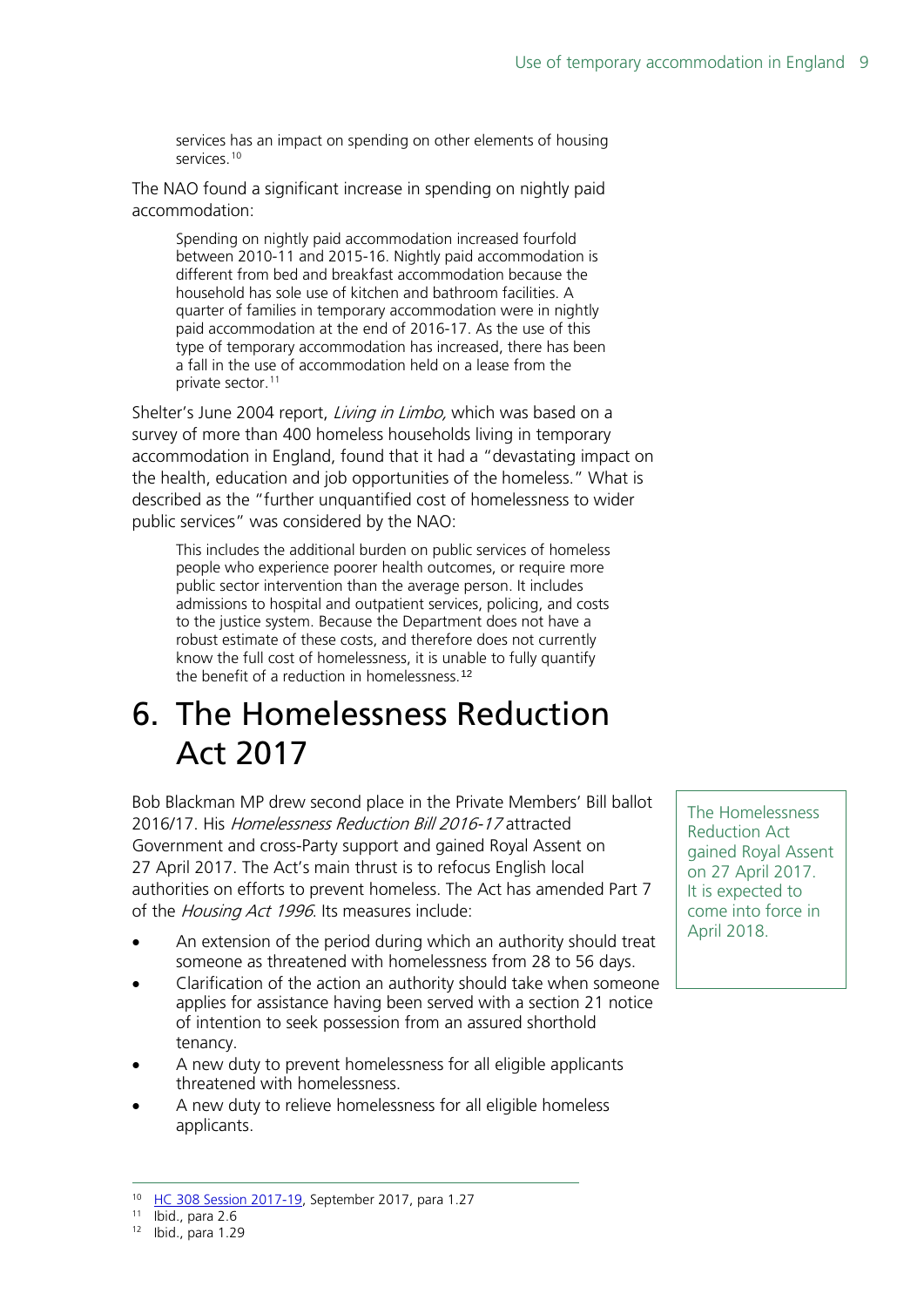• A new duty on public services to notify a local authority if they come into contact with someone they think may be homeless or at risk of becoming homeless.

When fully in force in April 2018, the Act will create new duties for English local authorities and a good deal of debate in Public Bill Committee and on Report focused on how much these duties would cost, and whether they would be fully funded by the Government. On 17 January 2017 the Minister, Marcus Jones, [announced](http://www.parliament.uk/business/publications/written-questions-answers-statements/written-statement/Commons/2017-01-17/HCWS418/) that funding of £48 million would be provided to meet the additional costs for local authorities. Subsequent amendments to the Act resulted in this sum increasing to £61 million. Authorities' representatives gave this announcement a 'cautious' welcome but asked the Government to commit to a review of the Act's impact after two years "to ensure that authorities are fully equipped and funded to deliver the Bill's ambitions."

On 16 October 2017 the Government announced that it would provide £72.7 million to local authorities to "meet the new burdens costs associated with the additional duties contained within the Act over the course of the Spending Review." Individual authorities' allocations are contained in: [Homelessness Reduction Act: allocation of new burdens](https://www.gov.uk/government/uploads/system/uploads/attachment_data/file/652195/New_burdens_allocation.pdf)  [funding.](https://www.gov.uk/government/uploads/system/uploads/attachment_data/file/652195/New_burdens_allocation.pdf) London Councils issued a [press release](http://www.londoncouncils.gov.uk/node/32787) following publication of the funding allocations:

£73m over three years nationally will not enough to deliver the broader homelessness prevention and relief services set out in the Homelessness Reduction Act. In London alone we estimate the Act will cost £77m per year to implement. However we welcome the clear indication that the actual cost incurred will be reviewed in order to enable future funding to be considered.

#### $[...]$

It remains the case that London boroughs have increasing homelessness duties, with decreasing funds and decreasing social housing stock, and must contend with increasingly unaffordable private sector rents. We are highly motivated to prevent and relieve homelessness, but cannot adequately do so without sufficient resources and joined up policy making.

Consultation on a new Code of Guidance is underway (closes 11 December 2017): Homelessness code [of guidance for local](https://www.gov.uk/government/uploads/system/uploads/attachment_data/file/652042/Homelessness_Code_of_Guidance_for_Local_Authorities_-_consultation.pdf)  [authorities: consultation paper.](https://www.gov.uk/government/uploads/system/uploads/attachment_data/file/652042/Homelessness_Code_of_Guidance_for_Local_Authorities_-_consultation.pdf) The [draft Code of Guidance](https://www.gov.uk/government/uploads/system/uploads/attachment_data/file/652343/Draft_Homelessness_Code_of_Guidance.pdf) recognises that households are spending longer in TA and advises:

Housing authorities should review their need for and use of temporary accommodation and, where necessary, identify what improvements will be made to procurement plans within their homelessness strategy. The aim will be to maximise the supply of good quality accommodation to meet the needs of homeless households, and reduce the financial burden of temporary accommodation on the applicant, authority and public purse. Housing authorities who use bed and breakfast to accommodate families in emergencies should consider including a plan to reduce or eliminate its use. (para 2.49)

On supporting households in TA, the draft Code states: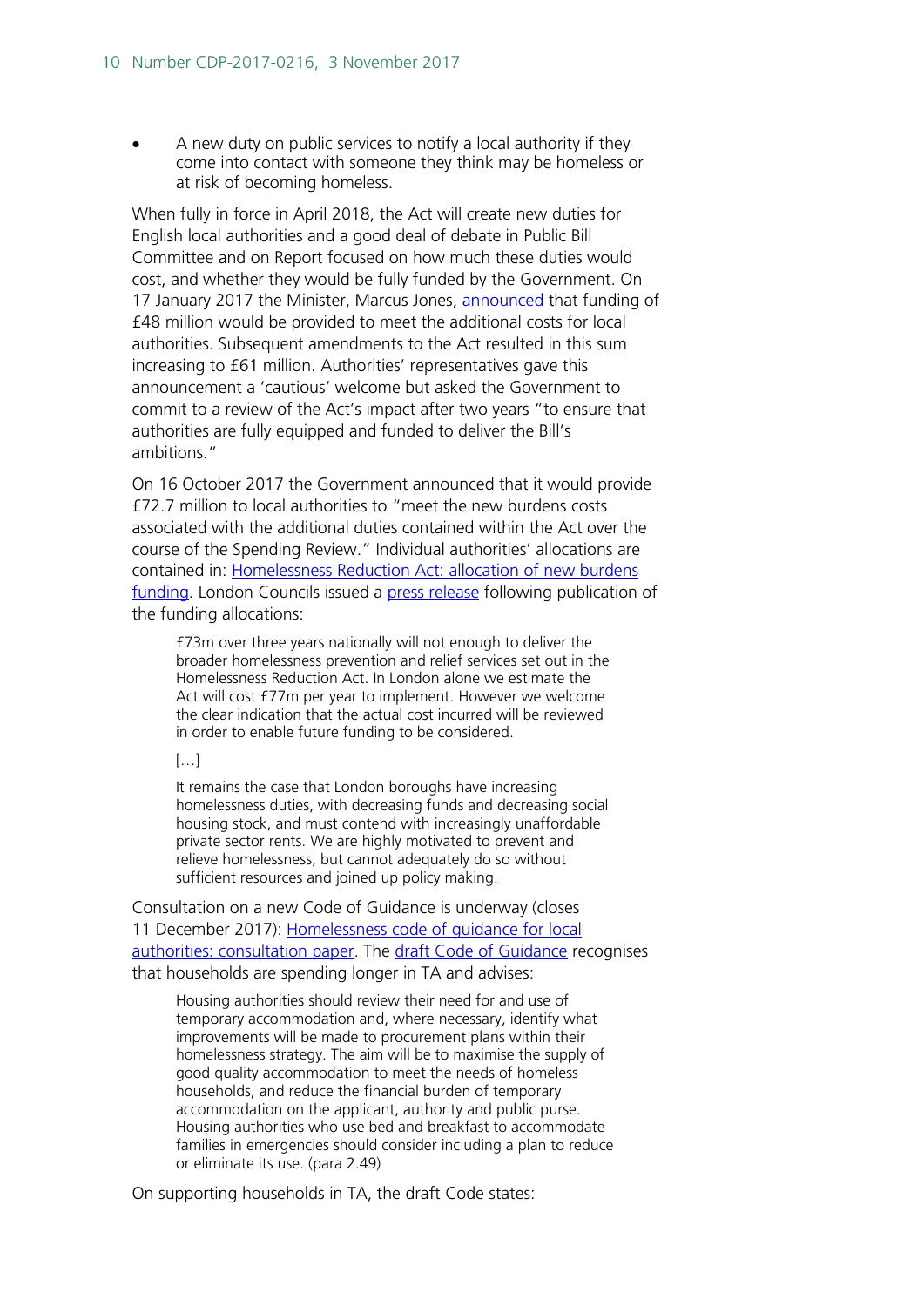The provision of support to households placed in temporary accommodation is essential to ensure that they are able to continue to enjoy a reasonable quality of life and access the range of services they need. In formulating their homelessness strategies, housing authorities should consider what arrangements need to be in place to ensure that households placed in temporary accommodation, within their district or outside, are able to access relevant support services. In particular households will need to be able to access:

- a) primary care services such as health visitors and GPs;
- b) appropriate education services;
- c) relevant social services; and
- d) employment and training services. (para 2.47)

Chapter 17 of the draft Code contains an updated and extended version of the suitability requirements in the current Code.

On out-of-borough placements in TA the draft Code advises:

Housing authorities, particularly those that find it necessary to make out of district placements, are advised to develop policies for the procurement and allocation of temporary accommodation which will help to ensure suitability requirements are met. This would provide helpful guidance for staff responsible for identifying and making offers of accommodation, and would make local arrangements, and the challenges involved with sourcing accommodation, clearer to applicants. (para 17.57)

More information on the Act can be found in these Library papers: [Homelessness Reduction Bill 2016-17](http://researchbriefings.parliament.uk/ResearchBriefing/Summary/CBP-7736) and [Homelessness Reduction Bill](http://researchbriefings.parliament.uk/ResearchBriefing/Summary/CBP-7854)  [2016-17: Progress in the Commons and Lords.](http://researchbriefings.parliament.uk/ResearchBriefing/Summary/CBP-7854)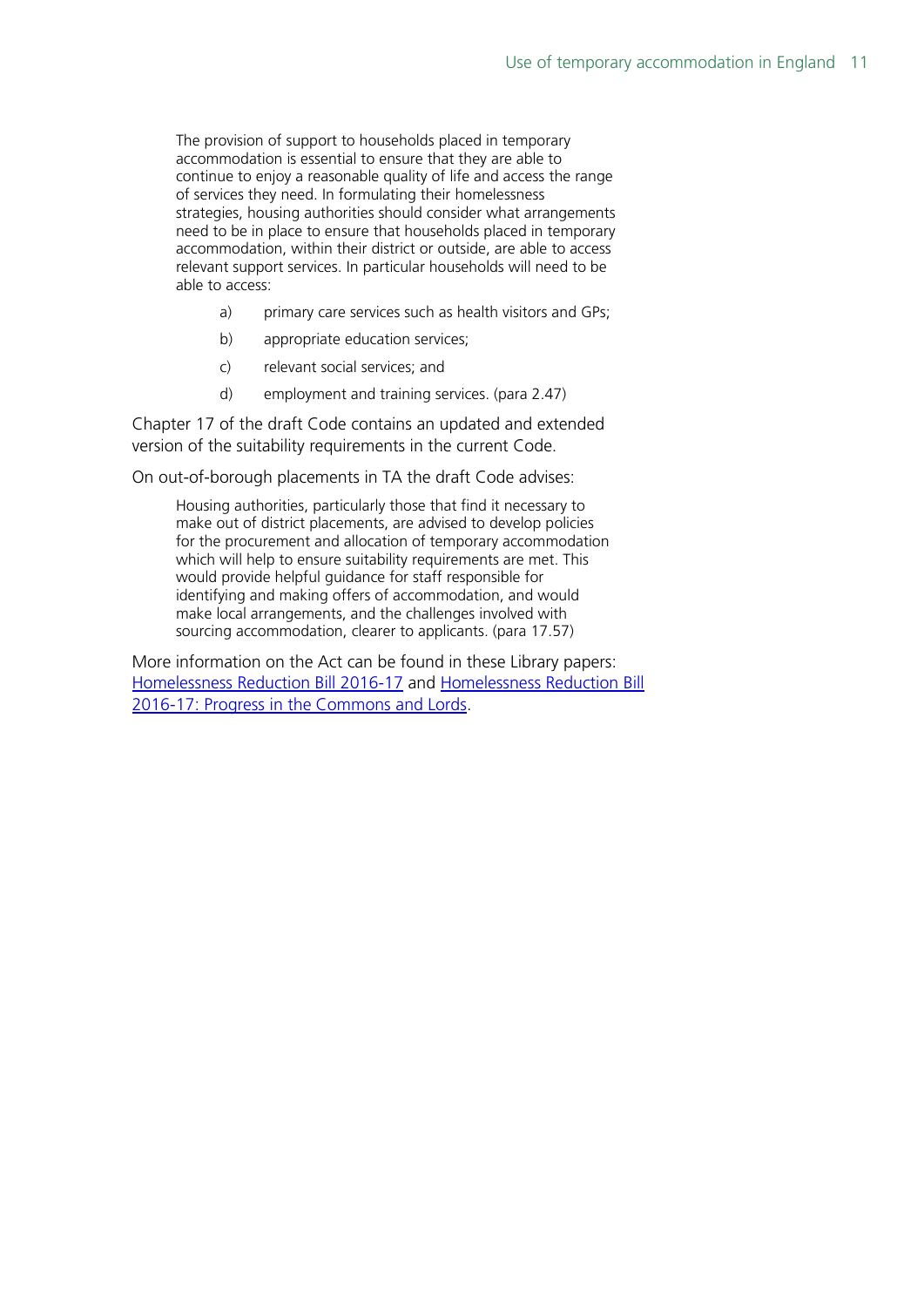## <span id="page-11-0"></span>7. Temporary accommodation statistics

## How many households are in temporary accommodation?

Use of temporary accommodation is currently increasing. There were **78,180** households in temporary accommodation at the end of June 2017, an increase of 7% on the same date a year previously. There were **120,170** children or pregnant women in these households, an increase of 5% on the end of June 2016.

The chart below shows the longer-term trends. Use of temporary accommodation peaked in 2004. It has since declined but has been on the rise again since the start of 2011.

**Households in temporary accommodation arranged by local authorities** England, end of financial year 1998/99 to 2016/17 (thousands)



**Source:** DCLG, [Statutory homelessness live table 775,](https://www.gov.uk/government/statistical-data-sets/live-tables-on-homelessness) 28 September 2017

## Types of temporary accommodation

The chart overleaf shows trends in the use of different kinds of temporary accommodation. Housing leased from the private sector by a local authority (LA) or registered social landlord (RSL) has been the most common single type used since 2003, although it has declined over the last ten years. Use of other private sector accommodation, including private landlords, is increasing. Hostels, women's refuges and B&Bs have typically made up a smaller proportion of accommodation, although use of both has increased in recent years following a decline in the mid-2000s.

At the end of June 2017, there were 23,000 households in TA leased from the private sector, 14,890 in local authorities' or housing associations' own stock, 28,030 in 'other' private sector accommodation, 6,660 in B&B-style accommodation, and 5,660 in hostels or women's refuges.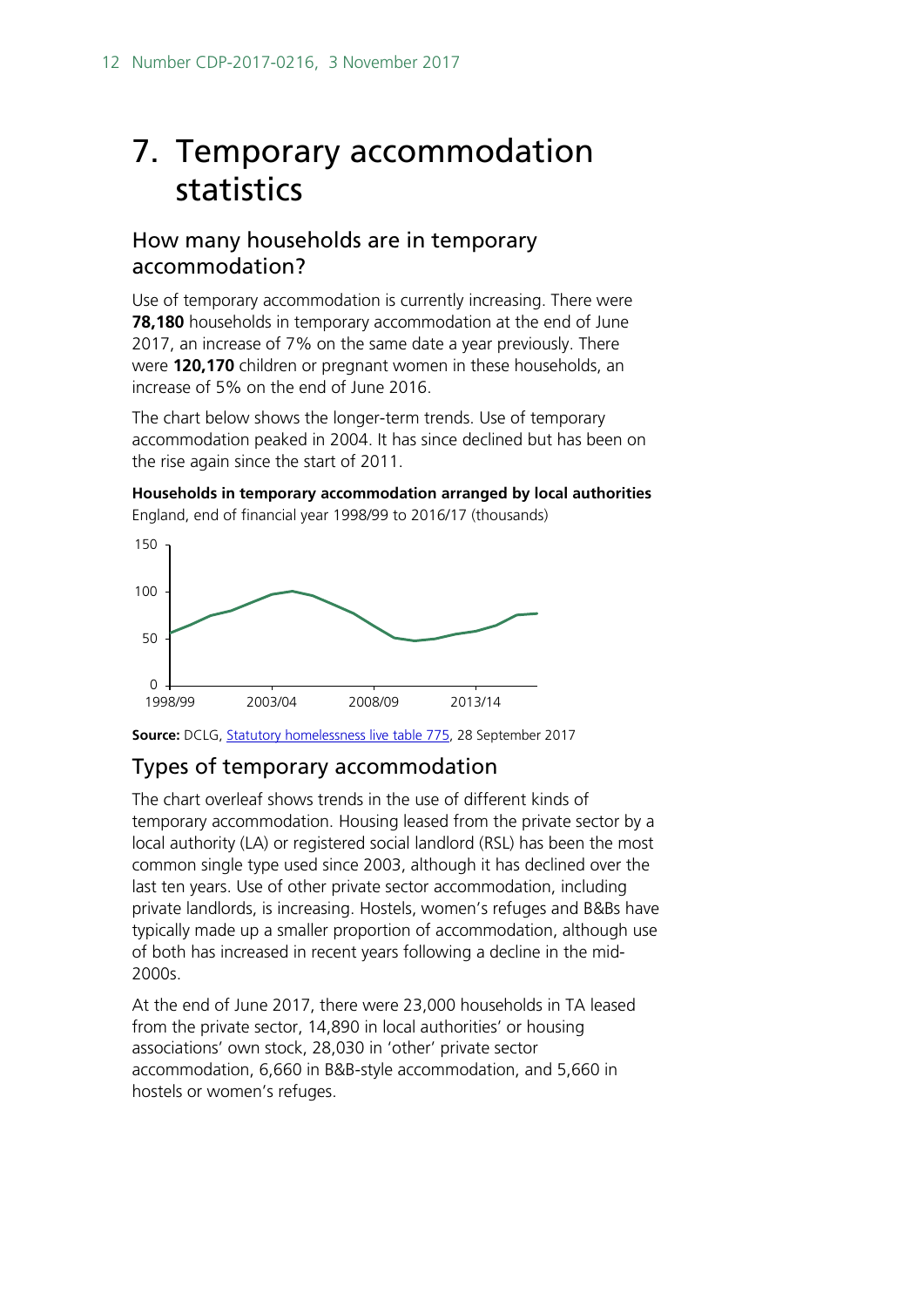### Households in TA by type of accommodation

England: quarterly to end of June 2017



## B&B-style accommodation and dependant children

The table below shows the number of households with dependant children or pregnant women in temporary accommodation, and the number of these housed in B&B-style accommodation. Overall, there were 60,550 households with dependant children in temporary accommodation, of which 2,710 were housed in B&B-style accommodation.

#### **Households in B&B-style temporary accommodation England, at end of March 2017**

|                                   |            | Households with dependant children |               |           |
|-----------------------------------|------------|------------------------------------|---------------|-----------|
|                                   |            |                                    |               |           |
|                                   |            |                                    | $%$ of all    | % change  |
|                                   | Total      | Number of                          | households in | on year   |
|                                   | households | households                         | category      | before    |
| Number in temporary accommodation | 78,180     | 60,550                             | 77.4%         | $+4.1\%$  |
| Number in B&B-style accommodation | 6,660      | 2,710                              | 40.7%         | $-19.6\%$ |
| Of which, for more than 6 weeks   | $\cdot$ .  | 1,200                              |               | $-3.2\%$  |

**Source:** DCLG, [Statutory homelessness live table 775,](https://www.gov.uk/government/statistical-data-sets/live-tables-on-homelessness) 28 September 2017

The proportion of households in B&B-style accommodation that include dependant children has increased in recent years, subject to some seasonal variation, but has fallen since mid-2016.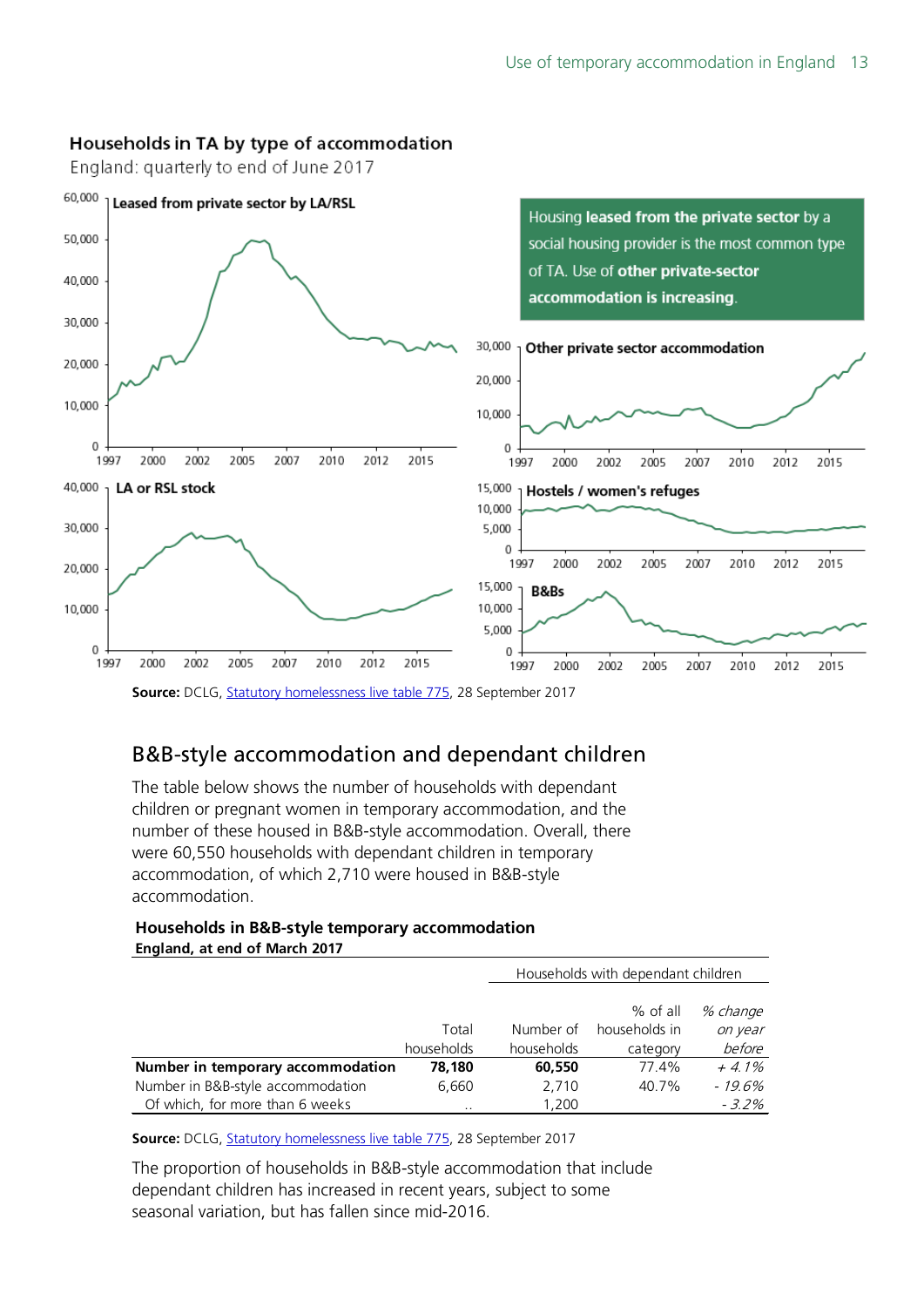#### **Proportion of households in B&B-style accommodation which include children or expectant mothers**

England, quarterly to end of June 2017



Source: DCLG, [Statutory homelessness live table 775,](https://www.gov.uk/government/statistical-data-sets/live-tables-on-homelessness) 28 September 2017

## Use of out-of-borough placements

There is also increasing use of out-of-borough placements, where households are put in accommodation in a different local authority area. This is much more common in London than in the rest of England, as the table below shows. 36% (19,500) of London households in temporary accommodation at the end of June 2017 were housed outof-borough, compared to 11% in the rest of England (2,550 households).

|                                         |        |            | % change |
|-----------------------------------------|--------|------------|----------|
|                                         |        |            | on year  |
|                                         | Total  | % of total | before   |
| <b>England</b>                          |        |            |          |
| Total in TA                             | 78,180 |            | + 7.0%   |
| Of which, out-of-borough                | 22,050 | 28.2%      | + 6.8%   |
| London                                  |        |            |          |
| Total in TA                             | 54,180 |            | $+2.6\%$ |
| Of which, out-of-borough                | 19,500 | $36.0\%$   | $+4.3%$  |
| <b>Rest of England (without London)</b> |        |            |          |
| Total in TA                             | 24,000 |            | + 18.6%  |
| Of which, out-of-borough                | 2,550  | $10.6\%$   | + 30.8%  |

#### **Households in temporary accommodation (TA) England, at end of June 2017**

Source: DCLG, **Statutory homelessness live table 775**, 28 September 2017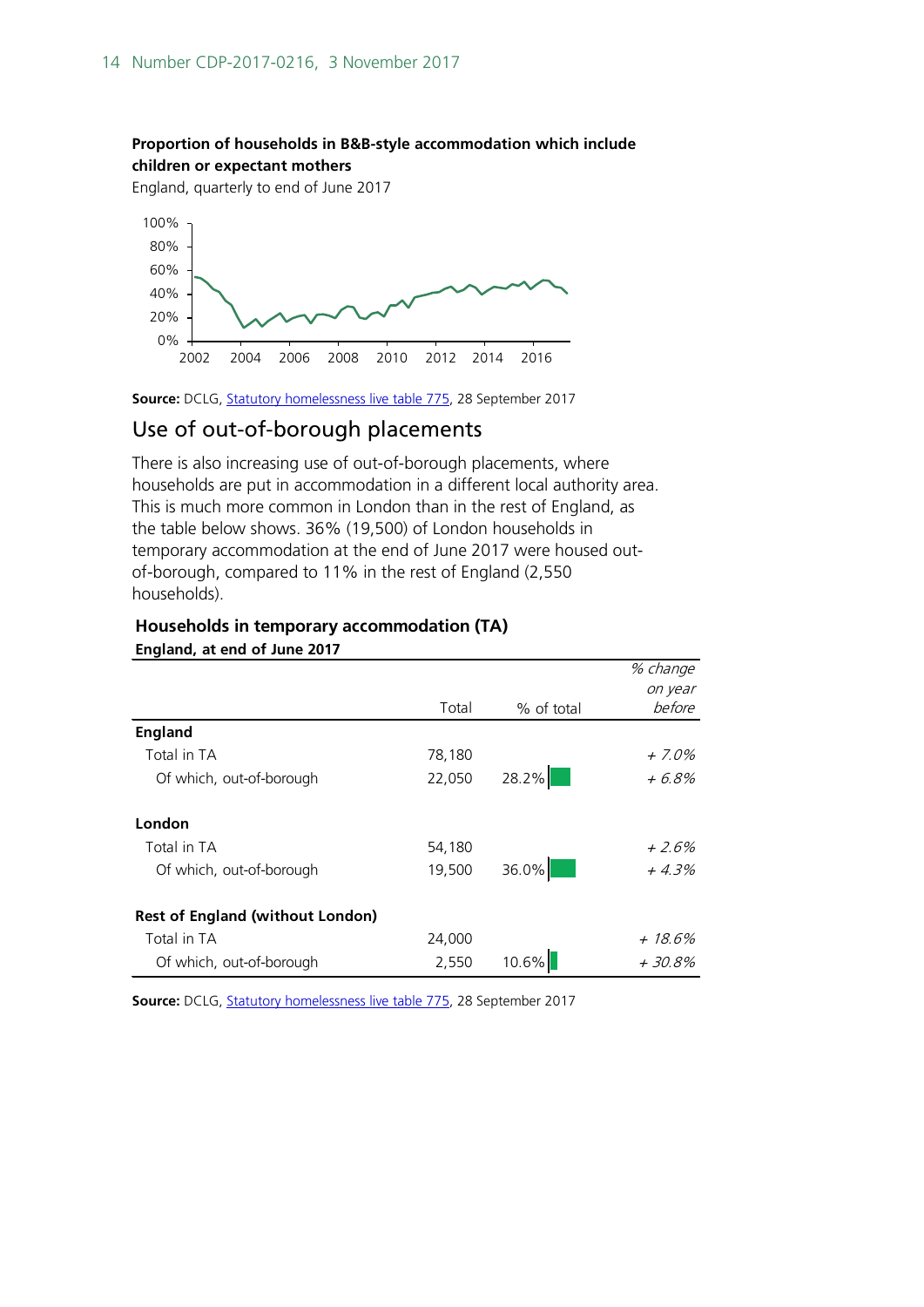## <span id="page-14-0"></span>8. Parliamentary Questions

## <span id="page-14-1"></span>8.1 Written Parliamentary Questions

**[Temporary Accommodation: Children](http://www.parliament.uk/written-questions-answers-statements/written-question/commons/2017-10-25/109682)** 

**Asked by:** Cunningham, Mr Jim

To ask the Secretary of State for Communities and Local Government, what estimate he has made of the number of children in temporary accommodation in each of the last five years.

**Answering member:** Mr Marcus Jones | **Department:** Department for Communities and Local Government

Temporary accommodation ensures that no child is left without a roof over their head.

My Department publishes regular statistics on rough sleeping, statutory homelessness and homelessness prevention and relief in England. These are published at a local authority level. Statistics for each of the past five years can be found at:

[https://www.gov.uk/government/collections/homelessness-statistics.](https://www.gov.uk/government/collections/homelessness-statistics)

01 Nov 2017 | Written questions | Answered | House of Commons | 109682

**Date tabled:** 25 Oct 2017 | **Date for answer:** 30 Oct 2017 | **Date of holding answer:** 30 Oct 2017 | **Date answered:** 01 Nov 2017

• [Temporary Accommodation: Greater London](http://www.parliament.uk/written-questions-answers-statements/written-question/commons/2017-10-23/109081) [Temporary](http://www.parliament.uk/written-questions-answers-statements/written-question/commons/2017-10-23/109081)  [Accommodation: Greater London](http://www.parliament.uk/written-questions-answers-statements/written-question/commons/2017-10-23/109081) 

### **Asked by:** Reeves, Ellie

To ask the Secretary of State for Communities and Local Government, what estimate he has made of the number of households in the London Borough of (a) Lewisham and (b) Bromley who have been living in temporary accommodation for more than six months.

**Answering member:** Mr Marcus Jones | **Department:** Department for Communities and Local Government

Time spent in temporary accommodation means people are getting help and it ensures no family is without a roof over their head.

We are implementing the most ambitious legislative reform in decades, the Homelessness Reduction Act, in April 2018, which will ensure that more people get the help they need earlier to prevent them from becoming homeless in the first place.

DCLG publishes regular statistics on rough sleeping, statutory homelessness and homelessness prevention and relief in England. These are published at a local authority level. The latest statistics can be found at: [https://www.gov.uk/government/collections/homelessness](https://www.gov.uk/government/collections/homelessness-statistics)[statistics.https://www.gov.uk/government/collections/homelessness](https://www.gov.uk/government/collections/homelessness-statistics)[statistics.](https://www.gov.uk/government/collections/homelessness-statistics)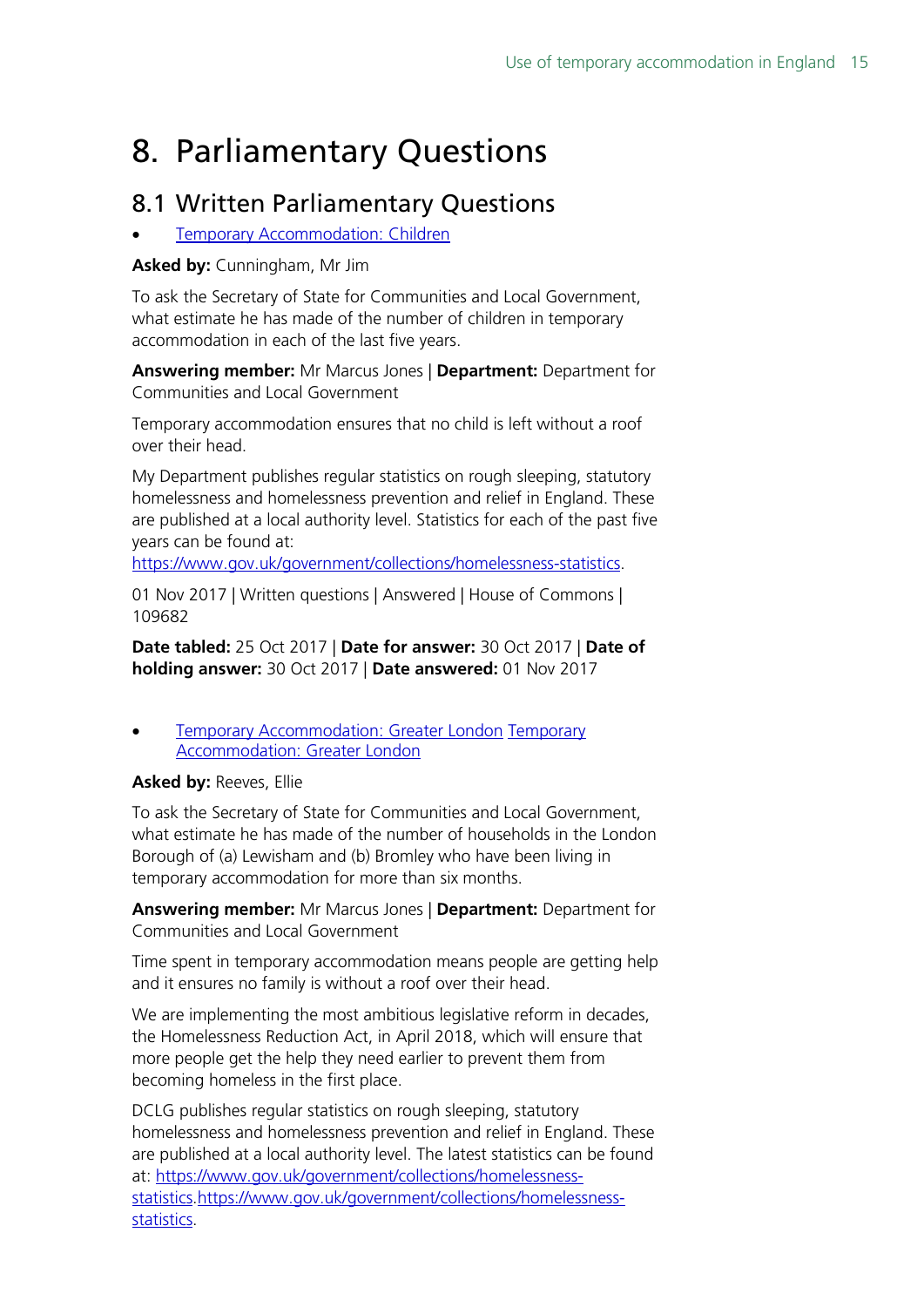We are remodelling the statutory homelessness data collection alongside the introduction of the Homelessness Reduction Act to give us better insights into the causes of homelessness and the support people need.

31 Oct 2017 | Written questions | Answered | House of Commons | 109081

**Date tabled:** 23 Oct 2017 | **Date for answer:** 25 Oct 2017 | **Date answered:** 31 Oct 2017

#### **[Temporary Accommodation](http://www.parliament.uk/written-questions-answers-statements/written-question/commons/2017-09-11/9811)**

**Asked by:** Lammy, Mr David

To ask the Secretary of State for Communities and Local Government, what assessment his Department has made of the (a) safety and (b) adequacy of living conditions in temporary accommodation.

**Answering member:** Mr Marcus Jones | **Department:** Department for Communities and Local Government

Time spent in temporary accommodation means people are getting help and it ensures no family is without a roof over their head. The numbers of households in temporary accommodation remains well below the September 2004 peak.

Local authorities have a duty to ensure that any accommodation provided for a homeless household under the homelessness legislation must be suitable. In considering 'suitability' authorities must, by law, consider whether the accommodation is affordable for the applicant, its size, its condition, its accessibility and also its location.

In 2012, we changed the law so that councils can place families in decent and affordable private rented homes. This now means homeless households do not have to wait as long for settled accommodation, spending less time in temporary accommodation.

In addition, we have allocated £550 million until 2020 to tackle homelessness and rough sleeping, as well as supporting the Homelessness Reduction Act, including: protecting £315 million of funding to local authorities and £149 million of central government funding for homelessness programmes.

We have also replaced the Department for Work and Pension's Temporary Accommodation Management Fee with a Flexible Homelessness Support Grant which local authorities can use more strategically to prevent and tackle homelessness. This amounts to £402 million over the two years from 2017/18.

DCLG publishes regular statistics on rough sleeping, statutory homelessness, temporary accommodation and homelessness prevention and relief. These are published at national, London and local authority level . The latest statistics can be found at: [https://www.gov.uk/government/collections/homelessness-statistics.](https://www.gov.uk/government/collections/homelessness-statistics)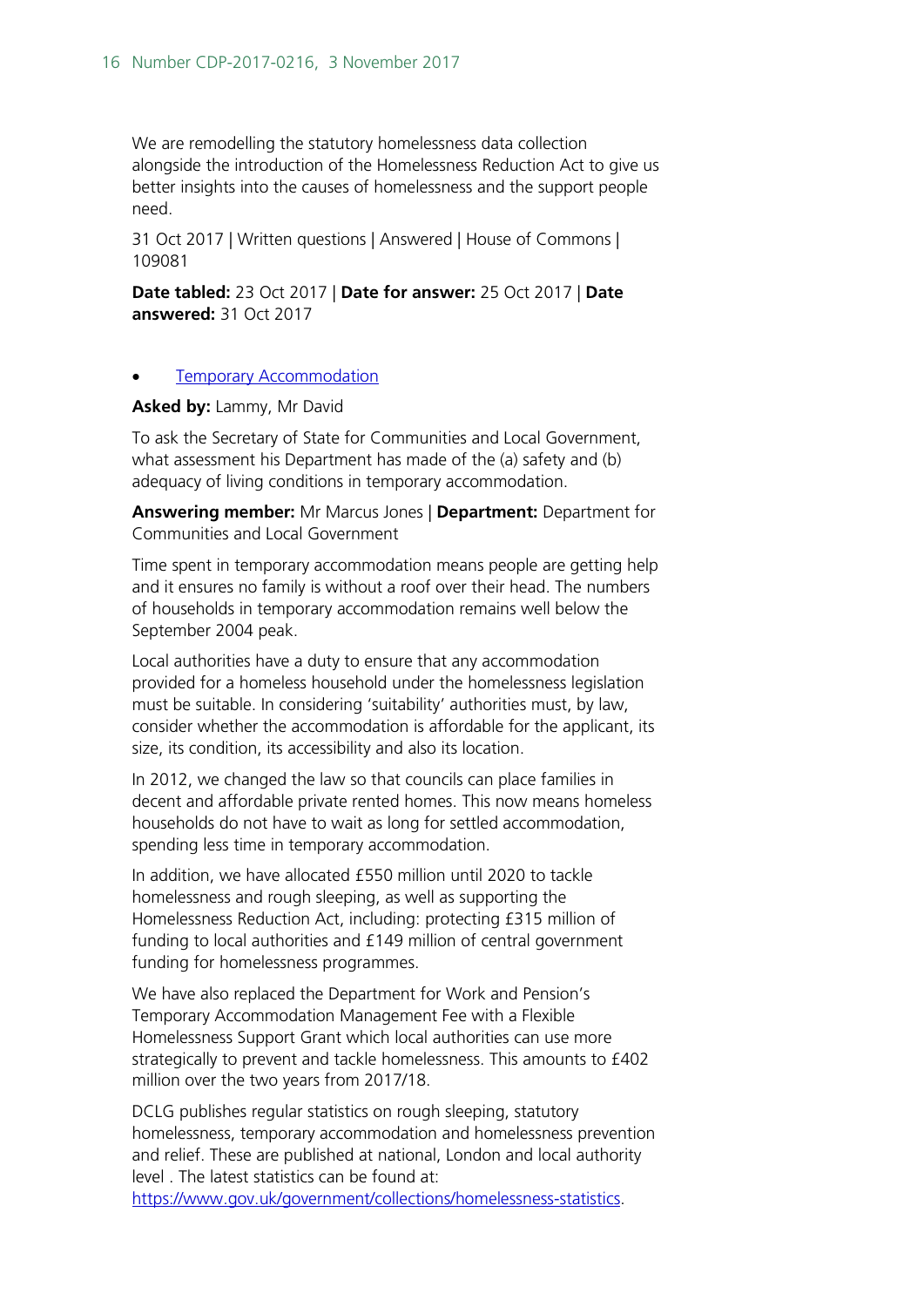18 Sep 2017 | Written questions | Answered | House of Commons | 9811

**Date tabled:** 11 Sep 2017 | **Date for answer:** 13 Sep 2017 | **Date answered:** 18 Sep 2017

## <span id="page-16-0"></span>8.2 Oral Parliamentary Questions

• [Children in Temporary Accommodation](https://hansard.parliament.uk/pa/cm201719/cmhansrd/cm171030/debtext/171030-0001.htm#CE1E5740-A8A0-44E1-8A91-EB320EF570A1)

**Asked by:** Melanie Onn (Great Grimsby) (Lab)

Despite the shocking increases in homelessness overseen by this Government, the recent National Audit Office report found that the Department has not produced a strategy to tackle homelessness. When is it going to come up with a plan and publish it, so we can finally see some action for the 120,000 homeless children in Britain today?

**Answered by:** Mr Jones | **Department:** Communities and Local Government

As the hon. Lady knows, the Government are doing a significant amount to change the culture across the country and make sure that we do far more in relation to prevention. Through the Homelessness Reduction Act 2017, we are confident that we are going to see significant progress. As I said at the start of this group of questions, we are putting £950 million into this up to 2020.

30 Oct 2017 | Oral questions - Supplementary | Answered | House of Commons | 630 c561

**Date answered:** 30 Oct 2017

### **[Engagements](http://www.publications.parliament.uk/pa/cm201516/cmhansrd/cm160210/debtext/160210-0001.htm#160210109000130)**

### **Asked by:** Jeremy Corbyn

I was asking the Prime Minister how many of the 11 million renters are living in homes that do not meet the decent homes standard and are, therefore, substandard. I will help him. One third of homes in the private rented sector do not meet the decent homes standard. Shelter has found that six out of 10 renters have to deal with issues such as damp, mould and leaking rooves and windows. It is simply not good enough.

Millions are struggling to get the home that they deserve. More families are slipping into temporary accommodation. The elderly are threatened with eviction. Homelessness is rising. Too few homes are being built. Social housing is under pressure. Families are being forced into lowstandard, overpriced private rented accommodation. Young people are unable to move out of the family home and start their own lives. When is the Prime Minister going to realise there is a housing crisis in Britain? His Government need to address it now so that this dreadful situation does not continue.

**Answered by:** The Prime Minister | **Department:** Prime Minister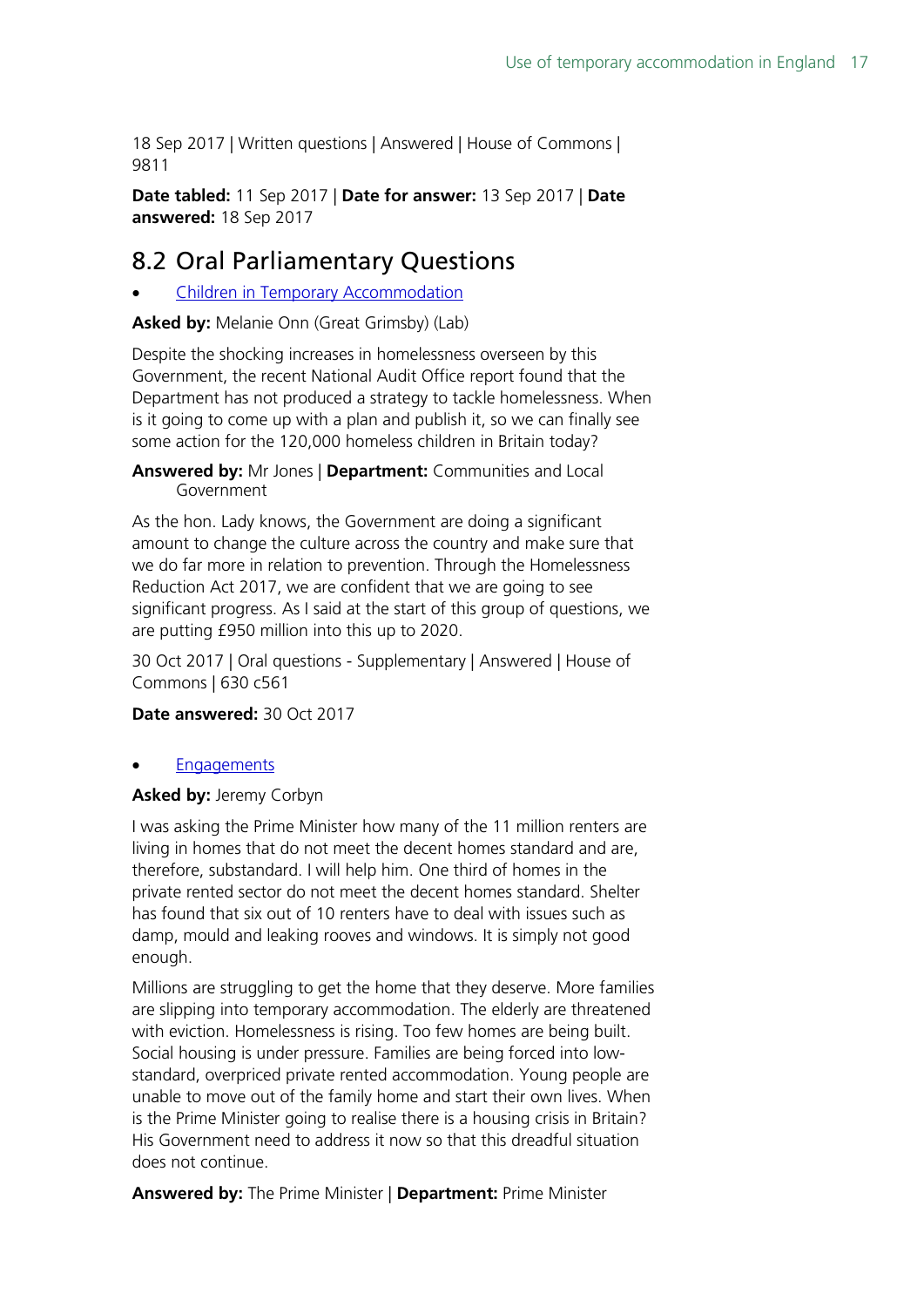Let me just take one of the figures that the right hon. Gentleman mentions. Homelessness today is less than half what it was at its peak under the last Labour Government. There is a simple point here. You can only invest in new houses, you can only restore existing houses, you can only build new houses and you can only support people into those houses if you have got a strong economy. We inherited mass unemployment, an economy that had completely collapsed and a banking crisis. Now we have got zero inflation, wages growing, unemployment at 5%, an economy growing and people able, for the first time, to look to their future and see that they can buy and own a house in our country.

10 Feb 2016 | Prime Minister's questions - Supplementary | Answered | House of Commons | 605 c1570 **Date answered:** 10 Feb 2016

## <span id="page-17-0"></span>8.3 Parliamentary Debates

• [Children in Temporary Accommodation](https://hansard.parliament.uk/Commons/2017-10-30/debates/9AA701D4-B9F8-462E-98E7-220F32F251AA/ChildrenInTemporaryAccommodation#debate-320929) (HC Deb 30 October 2017, cc559-61)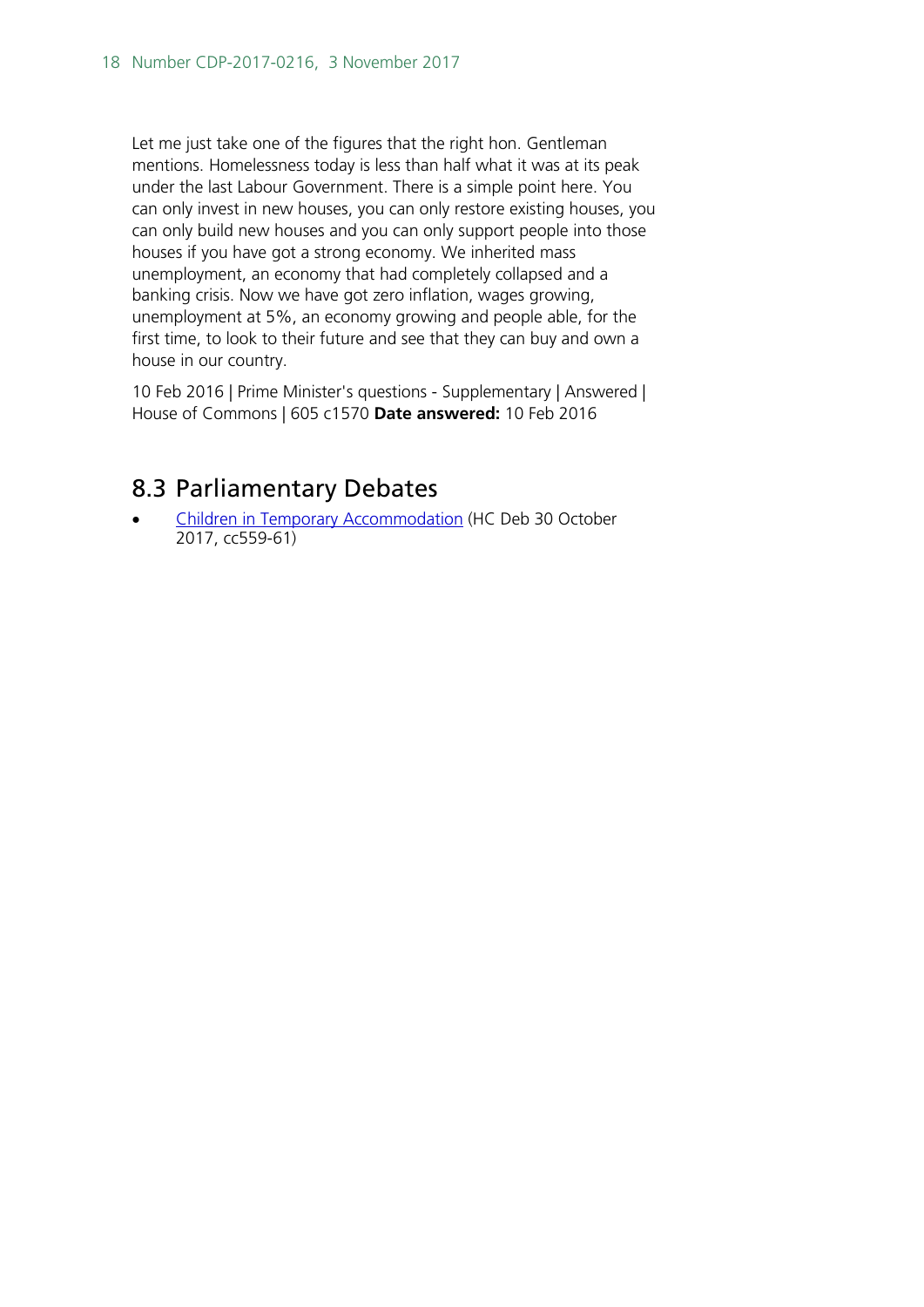## <span id="page-18-0"></span>9. Press articles

[The domestic violence victims 'left begging for a home'](http://www.bbc.co.uk/news/uk-41803342)

### **BBC News, 31 October 2017**

#### [Concern over rising emergency housing demand in Wales](http://www.bbc.co.uk/news/uk-wales-41749959)

#### **BBC News, 26 October**

[This is about temporary and emergency housing in Wales, including the Welsh Local Government Association's concern about rising demand, and the Welsh Government's commitment to provide extra funding over the next 2 years]

[More homeless people forced to move away](http://www.bbc.co.uk/news/uk-41553156)

**BBC News, 9 October 2017**

[The family crammed into one bedroom](http://www.bbc.co.uk/news/education-41529002)

**BBC News, 7 October 2017**

#### [What does the Programme for Government mean for housing in](https://www.insidehousing.co.uk/comment/comment/what-does-the-programme-for-government-mean-for-housing-in-scotland-52371)  [Scotland?](https://www.insidehousing.co.uk/comment/comment/what-does-the-programme-for-government-mean-for-housing-in-scotland-52371)

### **Inside Housing, 13 September 2017**

[This outlines the provisions for housing policy in the Scottish Government's new 'Programme for Government', including temporary accommodation standards]

[Vulnerable children in England 'falling through cracks' in social services](https://www.theguardian.com/society/2017/aug/14/vulnerable-children-england-falling-through-cracks-social-services-charity-warns)

**The Guardian, 14 August 2017**

[Families forced into homelessness](http://www.bbc.co.uk/news/uk-england-london-39305950)

**BBC News, 31 March 2017**

[More than 2,500 children unlawfully housed in B&Bs](https://www.theguardian.com/society/2016/dec/15/more-than-2500-children-unlawfully-housed-in-bbs-homelessness)

**The Guardian, 15 December 2016**

[England's 50 worst homelessness hotspots revealed as study finds](http://www.independent.co.uk/news/uk/home-news/homelessness-england-numbers-shelter-study-worst-city-hotspots-london-manchester-rate-rough-sleeping-a7448521.html)  [255,000 people have no permanent home](http://www.independent.co.uk/news/uk/home-news/homelessness-england-numbers-shelter-study-worst-city-hotspots-london-manchester-rate-rough-sleeping-a7448521.html)

**The Independent, 1 December 2016**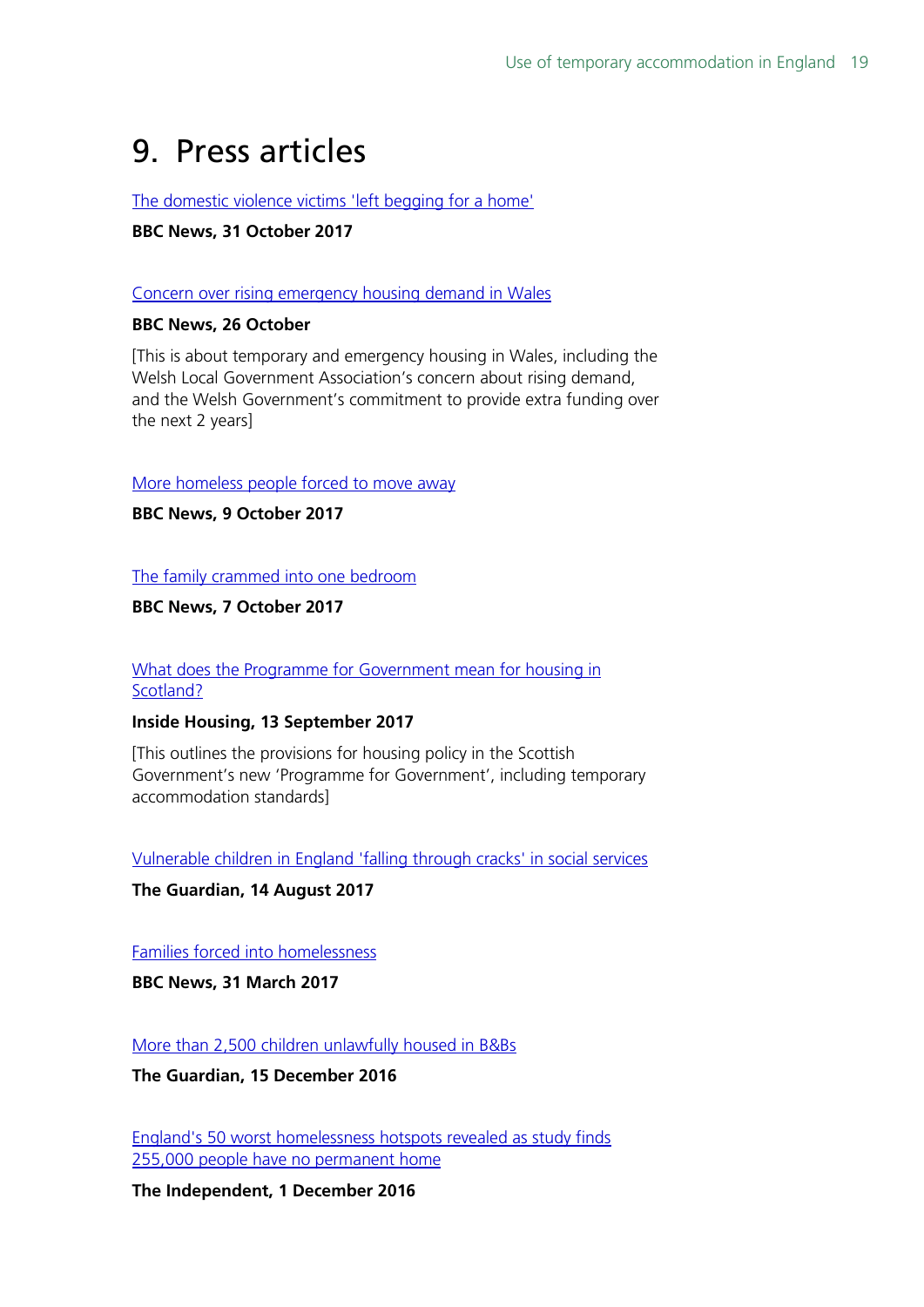## <span id="page-19-0"></span>10. Press notices

[Whitehall announces 'flexible funding' for supported housing](https://www.localgov.co.uk/Whitehall-announces-flexible-funding-for-supported-housing--/44118)

#### **LocalGov, 31 October 2017**

[Majority of social landlords say welfare policy harms homelessness work](https://www.insidehousing.co.uk/news/majority-of-social-landlords-say-welfare-policy-harms-homelessness-work-52476?utm_source=Ocean%20Media%20Group&utm_medium=email&utm_campaign=8700576_IH-DAILY-21-9-2017-GR&dm_i=1HH2,56HEO,7UMXMW,JWS04,1)

**Inside Housing, 21 September 2017**

Watchdog criticises government for 'light touch approach' to [homelessness](http://www.publicfinance.co.uk/news/2017/09/watchdog-criticises-government-light-touch-approach-homelessness)

**Public Finance, 13 September 2017**

#### [Housing our homeless households](https://www.local.gov.uk/housing-our-homeless-households-full-report)

#### **Local Government Association, 5 July 2017**

[This outlines the LGA's report which explores the increasing demand for temporary accommodation, and what certain local authorities are doing in response]

[Temporary accommodation: Here's what we should do to prevent](http://blog.shelter.org.uk/2017/03/temporary-accommodation-funding-unfreezing-housing-benefit-will-do-more-to-prevent-homelessness/)  [homelessness](http://blog.shelter.org.uk/2017/03/temporary-accommodation-funding-unfreezing-housing-benefit-will-do-more-to-prevent-homelessness/)

**Shelter, 16 March 2017**

[Housing shortage forces councils to spend £2 million a day on](https://www.local.gov.uk/about/news/housing-shortage-forces-councils-spend-ps2-million-day-temporary-accommodation)  [temporary accommodation](https://www.local.gov.uk/about/news/housing-shortage-forces-councils-spend-ps2-million-day-temporary-accommodation)

**Local Government Association, 4 March 2017**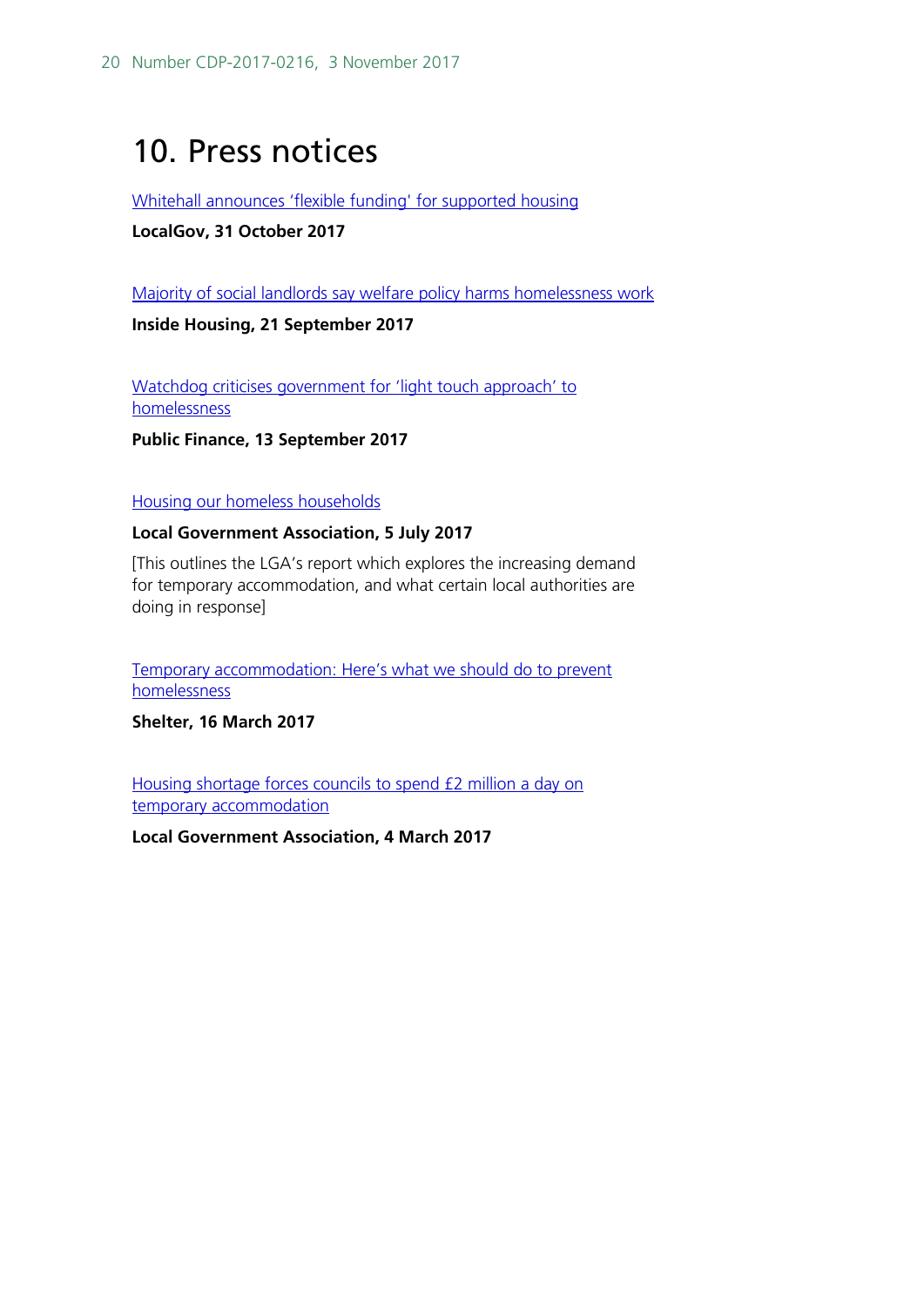## <span id="page-20-0"></span>11. Further reading

- Commons Library statistics CBP07586, [Local authority](http://researchbriefings.parliament.uk/ResearchBriefing/Summary/CBP-7586)  [homelessness statistics](http://researchbriefings.parliament.uk/ResearchBriefing/Summary/CBP-7586) [a tool that allows you to view statistics on homeless acceptances and temporary accommodation for individual local authorities]
- Commons Library briefing SN02110, [Households in temporary](https://researchbriefings.parliament.uk/ResearchBriefing/Summary/SN02110)  [accommodation \(England\)](https://researchbriefings.parliament.uk/ResearchBriefing/Summary/SN02110)
- Commons Library briefing SN01164, Statutory Homelessness in [England](https://researchbriefings.parliament.uk/ResearchBriefing/Summary/SN01164)
- Commons Library SN02646, Homelessness [in England: Social](https://researchbriefings.parliament.uk/ResearchBriefing/Summary/SN02646)  [Indicators page](https://researchbriefings.parliament.uk/ResearchBriefing/Summary/SN02646)
- Commons Library briefing CBP07201, [Comparison of](https://researchbriefings.parliament.uk/ResearchBriefing/Summary/CBP-7201)  [homelessness duties in England, Wales, Scotland and Northern](https://researchbriefings.parliament.uk/ResearchBriefing/Summary/CBP-7201)  [Ireland](https://researchbriefings.parliament.uk/ResearchBriefing/Summary/CBP-7201)
- Crisis, [Moving On: Improving Access to Housing for Single](https://hopuk-my.sharepoint.com/personal/wilsonwt_parliament_uk/Documents/moving-on-improving-access-to-housing-for-single-homeless-people-in-england)  [Homeless People in England,](https://hopuk-my.sharepoint.com/personal/wilsonwt_parliament_uk/Documents/moving-on-improving-access-to-housing-for-single-homeless-people-in-england) October 2017
- National Audit Office, [Homelessness,](https://www.nao.org.uk/wp-content/uploads/2017/09/Homelessness.pdf) September 2017
- Sheffield Solutions, [Tackling Homelessness Together,](https://www.sheffield.ac.uk/polopoly_fs/1.731754!/file/TacklingHomelessnessTogether2.pdf) September 2017
- Sheffield Solutions, [Going Further Back,](https://www.sheffield.ac.uk/polopoly_fs/1.731737!/file/GoingFurtherBack.pdf) September 2017
- Crisis, [Homelessness projections: Core homelessness in Great](https://www.crisis.org.uk/media/237582/crisis_homelessness_projections_2017.pdf)  [Britain,](https://www.crisis.org.uk/media/237582/crisis_homelessness_projections_2017.pdf) August 2017
- Crisis, [The Homelessness Monitor: England 2017,](https://www.crisis.org.uk/media/236823/homelessness_monitor_england_2017.pdf) March 2017
- Communities and Local Government Select Committee, [Homelessness,](https://publications.parliament.uk/pa/cm201617/cmselect/cmcomloc/40/40.pdf) HC 40, August 2016